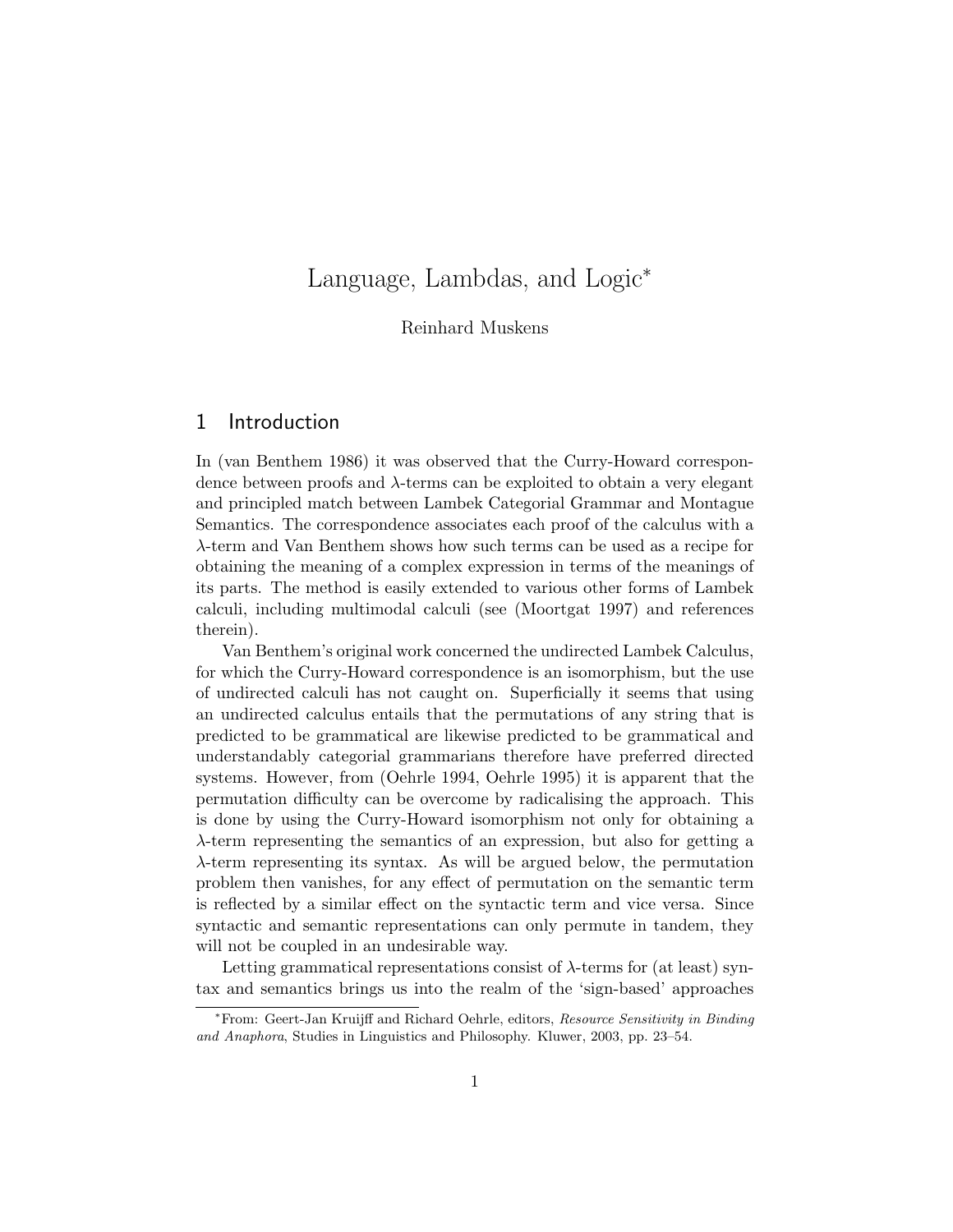to categorial grammar that have arisen in the last two decades ((Zeevat, Klein and Calder 1986, Oehrle 1988, Moortgat 1991b, Morrill 1994, Moortgat 1997)). The basic data structures of the grammar are multidimensional objects ('signs') in such a view; i.e. they are tuples  $\langle M_1, \ldots, M_n \rangle$ , where each  $M_i$  is a representation in some component of the grammar (e.g. syntax or semantics) and  $n$  is the dimensionality of the grammar. The lexicon consists of such signs and some set of rules tells how signs are to be combined into more complex signs. If such a perspective is taken we are immediately confronted with a series of questions concerning the further design of the grammatical system.

- 1. In a sign  $\langle M_1, \ldots, M_n \rangle$ , what is the nature of the representations  $M_i$ ? I will take a radical approach here and suggest that all  $M_i$  are  $\lambda$ -terms.
- 2. What is the logic underlying the combination of signs? For example, if  $\langle M_1, \ldots, M_n \rangle$  and  $\langle N_1, \ldots, N_n \rangle$  are grammatically derivable and the terms in these sequences are appropriately typed, we may perhaps expect  $\langle M_1(N_1), \ldots, M_n(N_n) \rangle$  to also be derivable. What other principles should be adopted?
- 3. What are the logics of the various dimensions? If  $M_i$  and  $N_i$  are both from the i-th component of the grammar and are of the same type, there may be an entailment holding between them. What logics govern these entailment relations?
- 4. What part of the grammar is going to be responsible for any given linguistic task we are confronted with? This is an overall question whose answer will strongly affect answers to the previous ones.

That there is room for answering such questions in radically different ways becomes apparent when multidimensional versions of the directed Lambek Calculus, such as the ones in (Morrill 1994, Moortgat 1997), are compared with Oehrle's undirected version. The classical Lambek Calculus L deals with two things simultaneously: 1) the combinatorics of language, and 2) word order. Non-associative versions, such as **NL**, also deal with 3) constituency. The modern versions of Morrill and Moortgat essentially inherit this trait and the logic that combines signs also takes care of word order (and possibly constituency) in these systems. Oehrle, on the other hand, allocates the task of keeping track of word order (and constituency) to the syntactic component exclusively and factors it out from the combining calculus, thus arriving at an undirected system for the latter.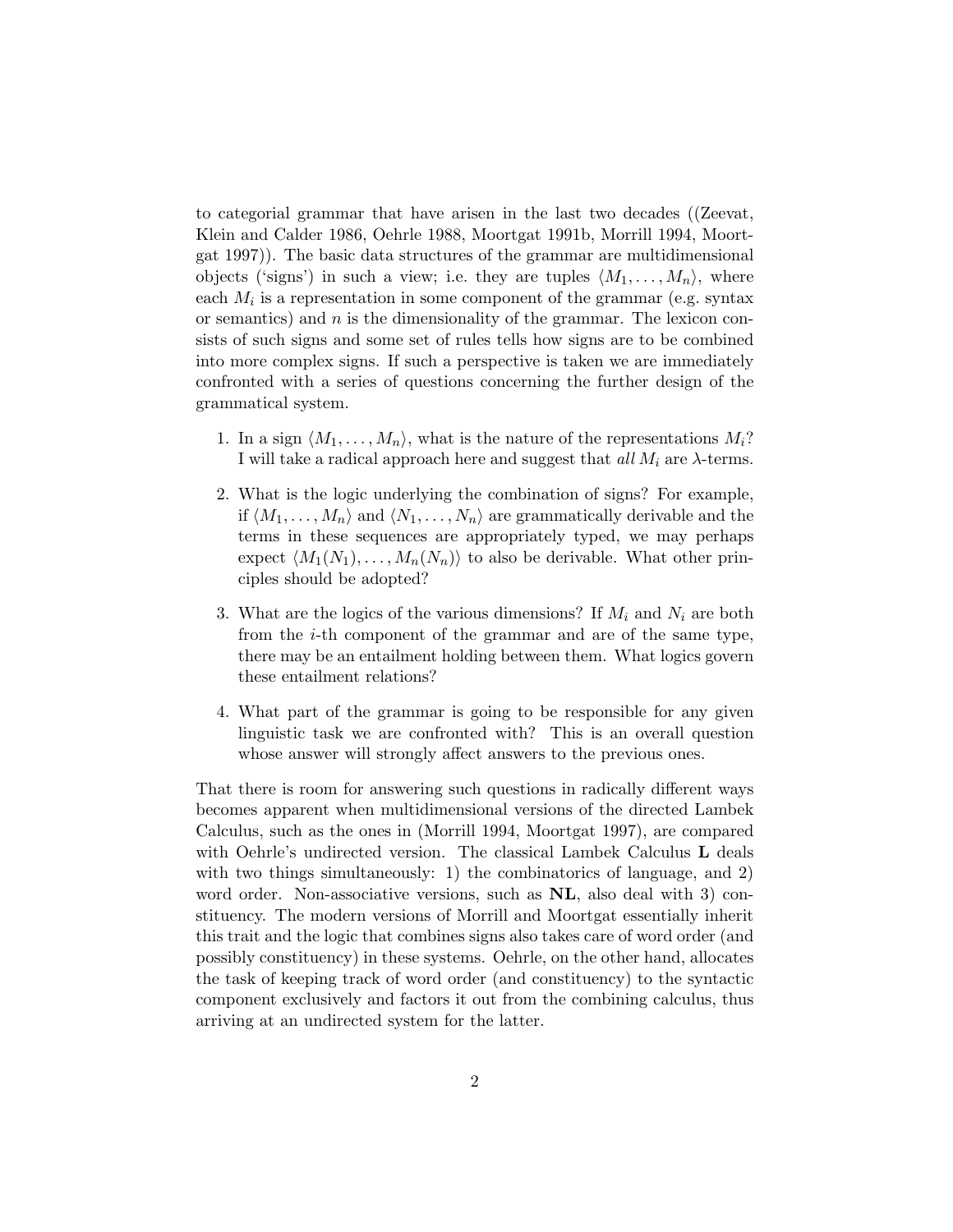In this chapter I want to further pursue the intuition that it is really an undirected system that models the basic combinatorics of language. Word order and constituency should be dealt with on a separate level. I will discuss a grammatical formalism (Lambda Grammars) that allows one to combine signs that are sequences of  $\lambda$ -terms with the help of linear combinators (essentially closed pure  $\lambda$ -terms in which each abstractor binds exactly one variable). The grammar is a form of categorial grammar, but unlike standard categorial formalisms, such as Combinatory Categorial Grammar or the Lambek Calculus, it is non-directional and does not, on the level that deals with the basic combinatorics of language, need to make any use of derivations. Thus, my answer to question 2 above is that signs are combined with the help of linear combinators. It may be linguistically meaningful to narrow down the class of possible combinators, but I will not consider such refinements here.

The system has several virtues. One is simplification. Instead of the long, often computer-generated, proofs that are considered in the usual Lambek Categorial Grammars, the working linguist need only consider certain  $\lambda$ terms that sum up such proofs much more concisely. A second virtue is greater modularity. As indicated above, the grammar distinguishes between the logic behind the combination of signs and the logics that are associated with the various dimensions of these signs. Each of these can be studied independently. A third advantage is linguistic. As has often been noted (e.g. in (Moortgat 1997)) and as will be explained below, the classical Lambek Calculus suffers from a nasty 'periphery problem'. The calculus can model extraction with the help of hypothetical reasoning, but only if the extraction site was on the periphery of a relevant subexpression. The reason behind this, informally, is that expressions can only subcategorize for expressions that lack material on their peripheries. This problem can be overcome in various ways, but always at the price of complication in directional systems. In undirected systems the 'periphery problem' does not arise. As will become clear shortly, the periphery of expressions does not play any privileged role in the present set-up.

The rest of this chapter is set up as follows. In the following section a brief historical introduction to type logical grammars is given; it is shown in more detail how directed versions suffer from a periphery problem and undirected versions from a permutation problem; the idea of having  $\lambda$ -terms in syntax is traced back to (Curry 1961); and we recap the Curry-Howard-Van Benthem correspondence between proofs and terms. In section 3 the essential idea behind Lambda Grammars is explained and the formalism is compared with recent independent work by Philippe de Groote on 'Abstract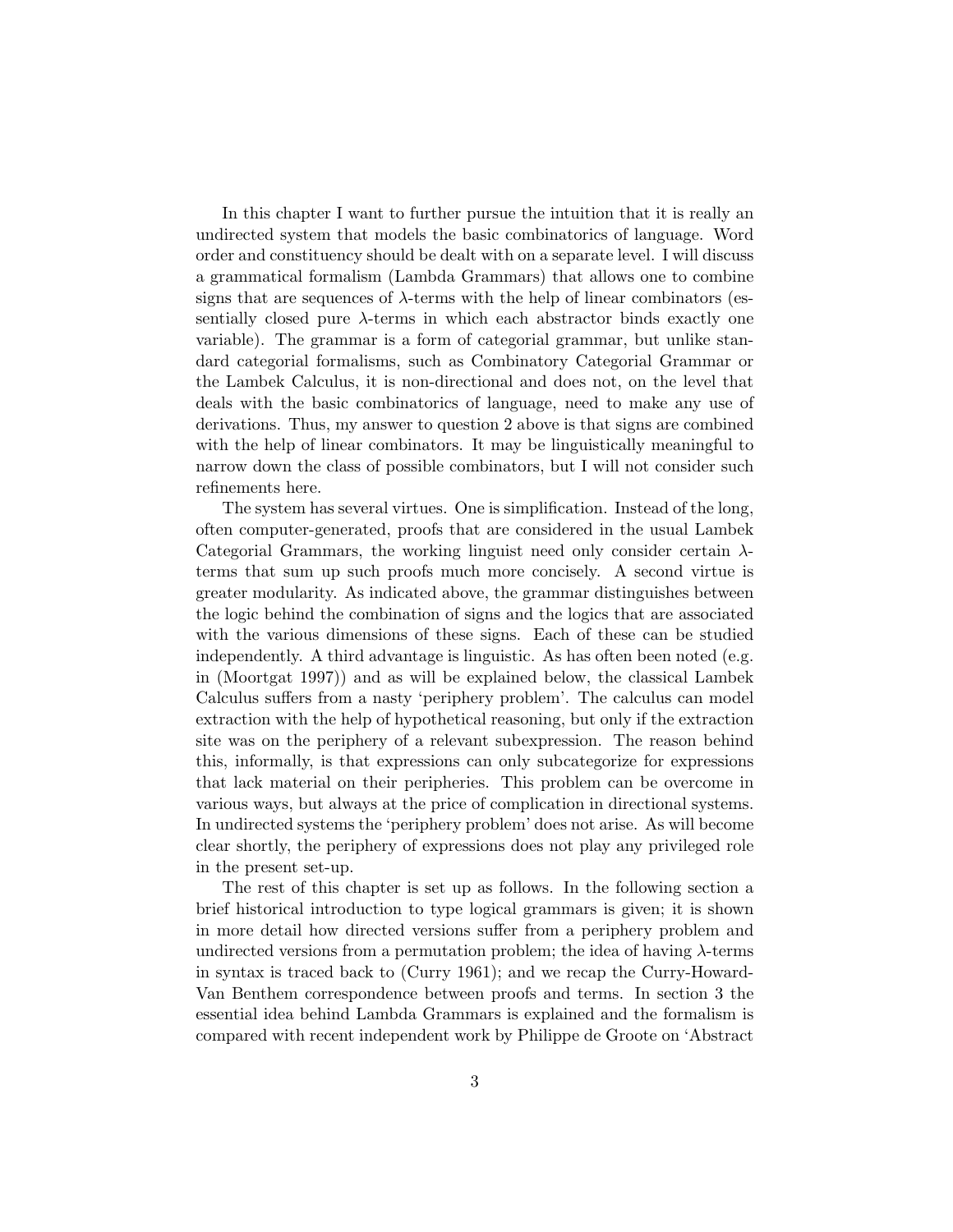Categorial Grammars'. Section 4 then continues with a closer look at possible ways to set up a particular Lambda Grammar, filling in some design choices. In particular we will opt for a three dimensional grammar there; one component will deal with dominance and precedence, one with semantics, and one with syntactic features. These choices bring us in close contact with the traditional architecture of Lexical-Functional Grammar (LFG, (Kaplan and Bresnan 1982), for further connections with LFG see (Oehrle 1999) and (Muskens 2001a), which is based upon the present system) and indeed the LFG architecture inspires our answer to question 4 above. Section 4 also works out the logics of the three grammatical components in some detail and thus illustrates one possible set of answers to question 3. For the semantic component we choose a standard type logic with possible worlds; for the feature component a type logic over the first-order theory of features ((Johnson 1991)); and the multimodal approach to grammar that is found in most modern versions of the Lambek Calculus (see (Moortgat 1997) and references therein) will serve as a basis of the component dealing with dominance and precedence. The multimodal approach is thus moved from the general level of combing signs to one of the special dimensions of the grammar, another illustration of the modularity of the set-up. The chapter ends with a short conclusion.

### 2 Categorial Calculi

#### 2.1 Directed and Undirected Calculi

Although categories in categorial grammar historically derive from Husserl's Bedeutungskategorien and Leśniewski's semantic categories, and although the order of words is commonly taken to be semantically irrelevant, traditionally most systems of categorial grammar distinguish between functors that seek arguments to their left and those that want them on their right. An exception to this rule is the system of (Ajdukiewicz 1935), in which functors only seek arguments on their right, but which allows permutations of functors and arguments. Categories are represented as fractions  $A/B_1 \cdots B_n$  in this system and the basic simplification rule is given by  $(A/B_1 \cdots B_n)B_1 \cdots B_n \rightarrow A$ , a rule familiar from elementary arithmetic. Products commute (i.e.  $AB = BA$ ), but are not associative. Using these rules, it is easily shown that Ajdukiewicz's example (1), with categorisation as indicated and with the usual surface bracketing, as in (2), is connex and obtains category s.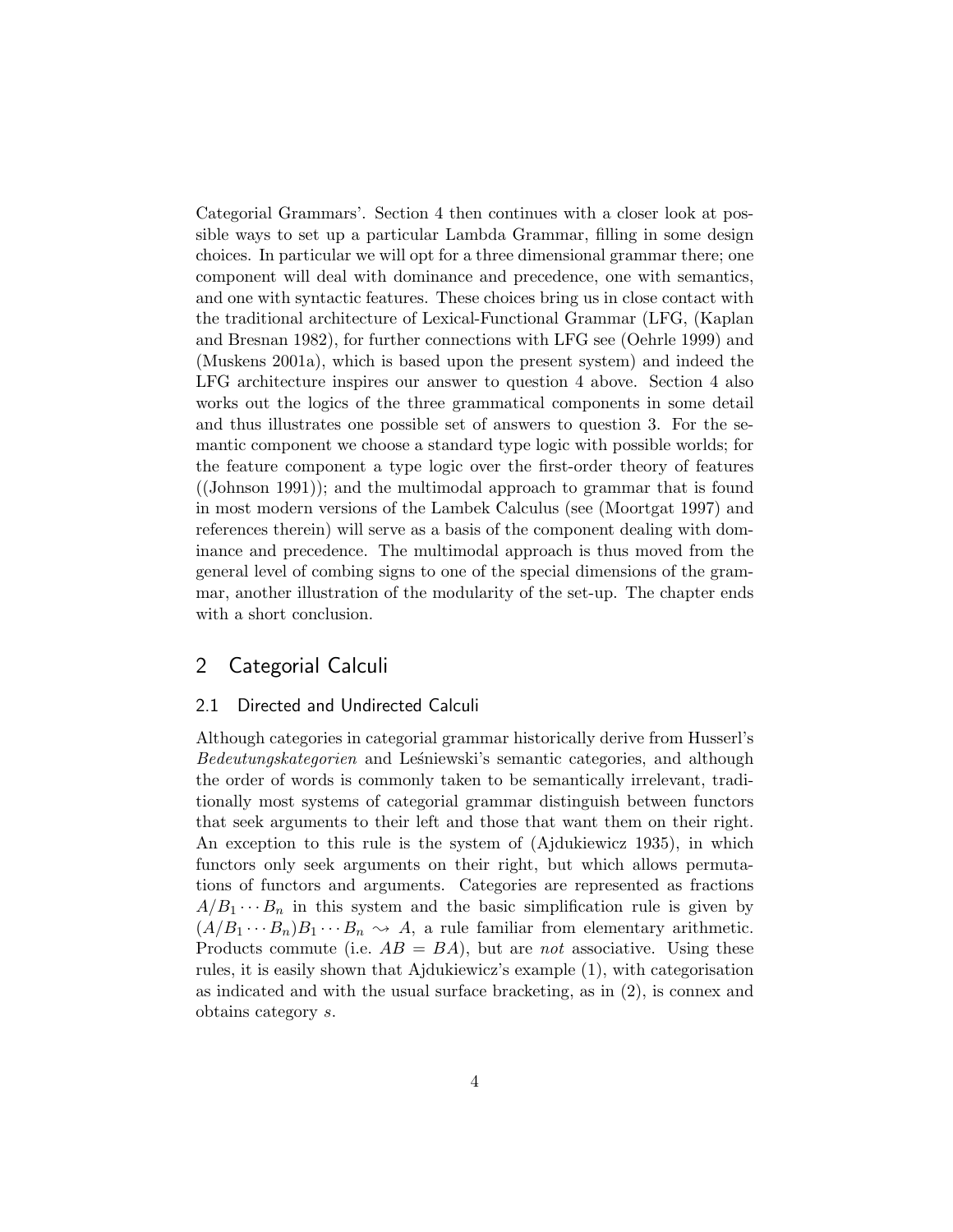|         | (1) Die Flieder duftet sehr stark und die Rose blüht |                  |  |                |  |  |
|---------|------------------------------------------------------|------------------|--|----------------|--|--|
| $\it n$ |                                                      | $\boldsymbol{n}$ |  | $\overline{s}$ |  |  |

#### $(2)$  [[Die Flieder][duftet [sehr stark]]] und [[die Rose] blüht]]

Unfortunately, as a consequence of the commutativity of the product in Ajdukiewicz's system, many ungrammatical permutations of (1) will also be predicted to be connex.

The first bidirectional system of categorial grammar was defined in (Bar-Hillel 1953). Bar-Hillel distinguishes between functor categories  $A/B$ , which seek their argument B to the right, and categories  $B \setminus A$ , which seek it to the left.<sup>1</sup> With the help of the rules  $(A/B)B \rightsquigarrow A$  and  $B(B\setminus A) \rightsquigarrow A$  we find that (3) (this and some of the following examples are taken from (Moortgat 1997)) is connex. Products now are associative, i.e. we have  $[AB]C = A[BC]$ and bracketings such as in the previous example can be dispensed with. But products are no longer commutative and permutations of expressions that are connex are no longer predicted to be necessarily connex themselves.

(3) Kazimierz talks to the mathematician 
$$
np
$$
  $(np \backslash s)/pp$   $pp/np$   $np/n$   $n$ 

Word order is dealt with on the level of grammatical categories in Bar-Hillel's system and this property is retained in most modern versions of categorial grammar. This solves the permutation problem, but the solution comes at a price. Linguistically, one of the great attractions of categorial grammar is the high degree in which the system is lexicalised. Grammatical properties essentially are properties of words in the lexicalist's view. They are located in the lexicon, not in generative rules that form complex expressions out of simpler ones. Categorial grammar conforms to this ideal to a very high degree. Its rules of combination are few and simple and it is on the level of words that things are really happening. But Bar-Hillel's treatment of word order by means of a directional calculus necessitates an exception to this general scheme and requires special measures on the level of the calculus itself. It is not sufficient to categorise, say, talks as an  $(np\backslash s)/pp$ , signalling that the word takes a PP to its right and an NP to its left. In order for this to work we also need two dual rules of simplification, one for / and one for \. This means that the treatment of word order is distributed over the

<sup>&</sup>lt;sup>1</sup>This is the notation of (Lambek 1958). Bar-Hillel wrote  $A/[B]$  for  $A/B$  and  $A/(B)$ for  $B\setminus A$ , but later prefered Lambek's notation.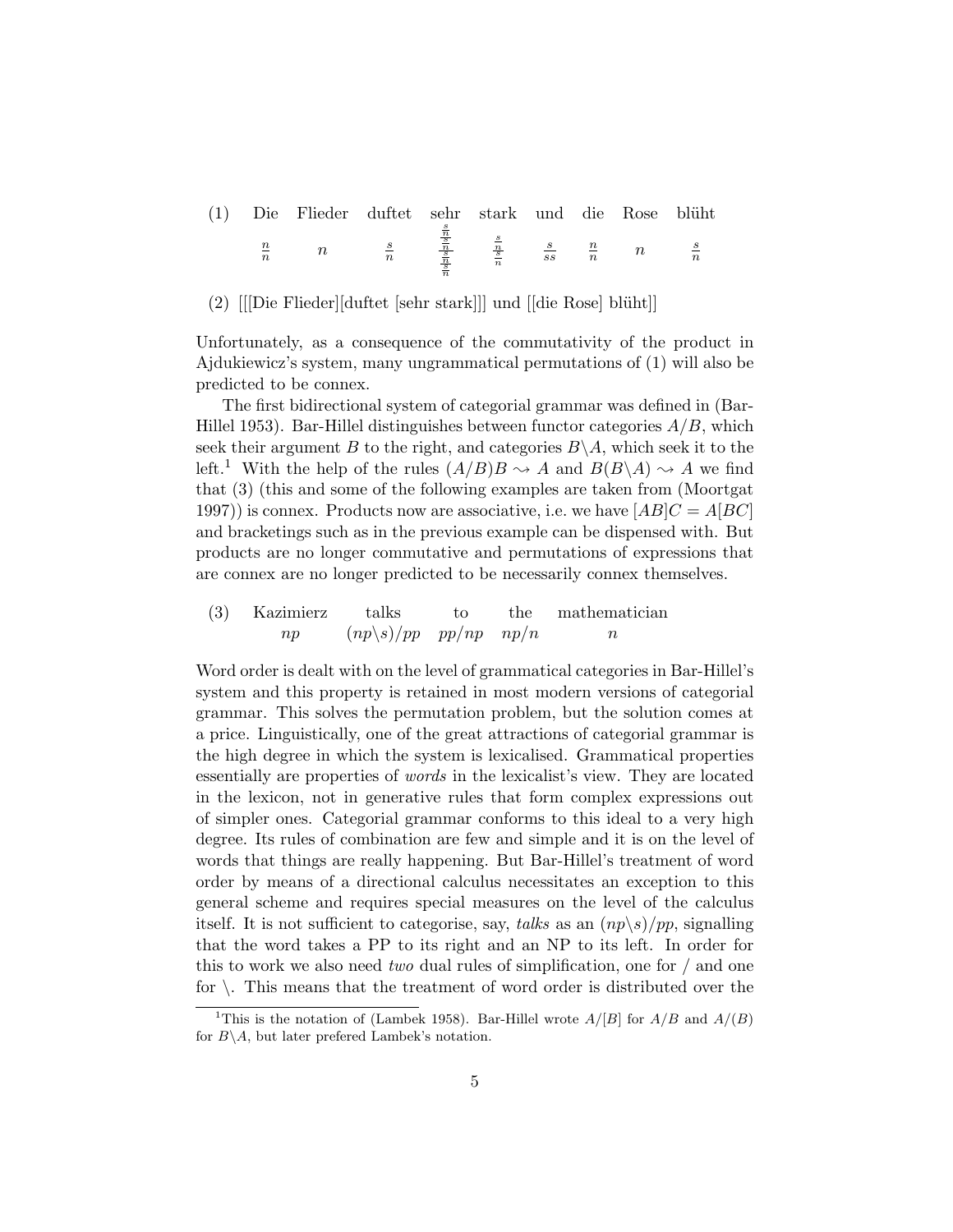lexicon and the rule system now, a situation not in strict agreement with the lexicalist ideal.

Ajdukiewicz's and Bar-Hillel's rules of simplification resemble Modus Ponens, as well as the familiar arithmetical rule they were inspired by. The great leap forward of defining a logical calculus for category combination was made by (Lambek 1958), who defined a system partly shown in (4) (here in a natural deduction presentation). The rules  $/E$  and  $\E$  in this calculus are variants of the usual elimination rule for  $\rightarrow$  in the propositional calculus and thus closely correspond to Modus Ponens. A main difference between Lambek's calculus and the usual calculus for intuitionistic propositional logic is that there are no structural rules. In particular, permutations, contractions and weakenings are not allowed in this system. The reader will have no difficulty in showing that  $np,(np\gtrslash s)/pp, pp(np, np/n, n \Rightarrow s$  is provable from axioms of the form  $A \Rightarrow A$  with the help of  $\overline{E}$  and  $\overline{E}$  alone. This then gives a purely logical proof of the connexity of (3).

(4) 
$$
\overline{A \Rightarrow A}
$$
  $[Ax]$   
\n $\Gamma, A \Rightarrow B$   
\n $\Gamma \Rightarrow B/A$   $[I]$   
\n $\Gamma \Rightarrow B/A$   
\n $\Gamma \Rightarrow B$   
\n $\Gamma \Rightarrow B \quad \Delta \Rightarrow B$   
\n $\Gamma \Rightarrow B \quad \Delta \Rightarrow B \quad \Delta \Rightarrow B \quad \Delta \Rightarrow B$   
\n $\Gamma \Rightarrow A \Rightarrow B$   
\n $\Gamma \Rightarrow B \quad \Delta \Rightarrow B \quad \Delta \Rightarrow B \quad \Delta \Rightarrow B \quad \Delta \Rightarrow B \quad \Delta \Rightarrow B \quad \Delta \Rightarrow B \quad \Delta \Rightarrow B \quad \Delta \Rightarrow B \quad \Delta \Rightarrow B \quad \Delta \Rightarrow B \quad \Delta \Rightarrow B \quad \Delta \Rightarrow B \quad \Delta \Rightarrow B \quad \Delta \Rightarrow B \quad \Delta \Rightarrow B \quad \Delta \Rightarrow B \quad \Delta \Rightarrow B \quad \Delta \Rightarrow B \quad \Delta \Rightarrow B \quad \Delta \Rightarrow B \quad \Delta \Rightarrow B \quad \Delta \Rightarrow B \quad \Delta \Rightarrow B \quad \Delta \Rightarrow B \quad \Delta \Rightarrow B \quad \Delta \Rightarrow B \quad \Delta \Rightarrow B \quad \Delta \Rightarrow B \quad \Delta \Rightarrow B \quad \Delta \Rightarrow B \quad \Delta \Rightarrow B \quad \Delta \Rightarrow B \quad \Delta \Rightarrow B \quad \Delta \Rightarrow B \quad \Delta \Rightarrow B \quad \Delta \Rightarrow B \quad \Delta \Rightarrow B \quad \Delta \Rightarrow B \quad \Delta \Rightarrow B \quad \Delta \Rightarrow B \quad \Delta \Rightarrow B \quad \Delta \Rightarrow B \quad \Delta \Rightarrow B \quad \Delta \Rightarrow B \quad \Delta \Rightarrow B \quad \Delta \Rightarrow B \quad \Delta \Rightarrow B \quad \Delta \Rightarrow B \quad \Delta \Rightarrow B \quad \Delta \Rightarrow B \quad \Delta \Rightarrow B \quad \Delta \Rightarrow B \quad \Delta \Rightarrow B \quad \Delta \Rightarrow B \quad \Delta \Rightarrow B \quad \Delta \Rightarrow B \quad \Delta \Rightarrow B \quad \Delta \Rightarrow B \quad \Delta \Rightarrow B \quad \Delta \Rightarrow B \quad \Delta \Rightarrow B \quad \Delta \Rightarrow B \quad \Delta \Rightarrow B \quad \Delta \Rightarrow B \quad \Delta \Rightarrow B \quad \Delta \Rightarrow B \quad \Delta \Rightarrow B \quad \Delta \Rightarrow B \quad \Delta \Rightarrow B \quad \Delta \Rightarrow B \quad \Delta \Rightarrow B \quad \Delta \Rightarrow B \quad \Delta \Rightarrow B \quad \Delta \Rightarrow B \quad \Delta \Rightarrow B \quad \Delta \Rightarrow B \quad \Delta \Rightarrow B \quad \Delta \Rightarrow B \quad \Delta \Rightarrow B \quad \Delta \Rightarrow B \quad \Delta \Rightarrow B \quad \Delta \Rightarrow B \quad \Delta \Rightarrow B \quad \Delta \Rightarrow B \quad \Delta \Rightarrow B \quad \Delta$ 

But Lambek's calculus is not merely a purely logical reformulation of the Ajdukiewicz–Bar-Hillel system. The presence of the introduction rules /I and  $\setminus I$  takes us from a grammar that can only handle local dependencies to one in which long distance dependencies are also naturally dealt with. For example, since  $np/n, n, (n\backslash n)/(s/np), np, (np\backslash s)/pp, pp/np \Rightarrow np$  is provable, one also easily verifies that  $(5)$  is connex. Informally, since *Kazimierz* talks to followed by any  $np$  is an s, we find by  $/I$  that this string itself is an  $s/np$ , and further applications of the elimination rules give the desired result. Since whom subcategorizes for a sentence missing a rightmost np and Kazimierz talks to is such a sentence, the connexity is established.

(5) the man whom Kazimierz talks to 
$$
np/n
$$
 n  $(n \nmid n)/(s/np)$  np  $(np \nmid s)/pp$  pp/np

This elegant and principled treatment of long distance dependencies unfortunately leaves something to be desired, as (Moortgat 1997) and others have pointed out. Since words can only subcategorize for complements with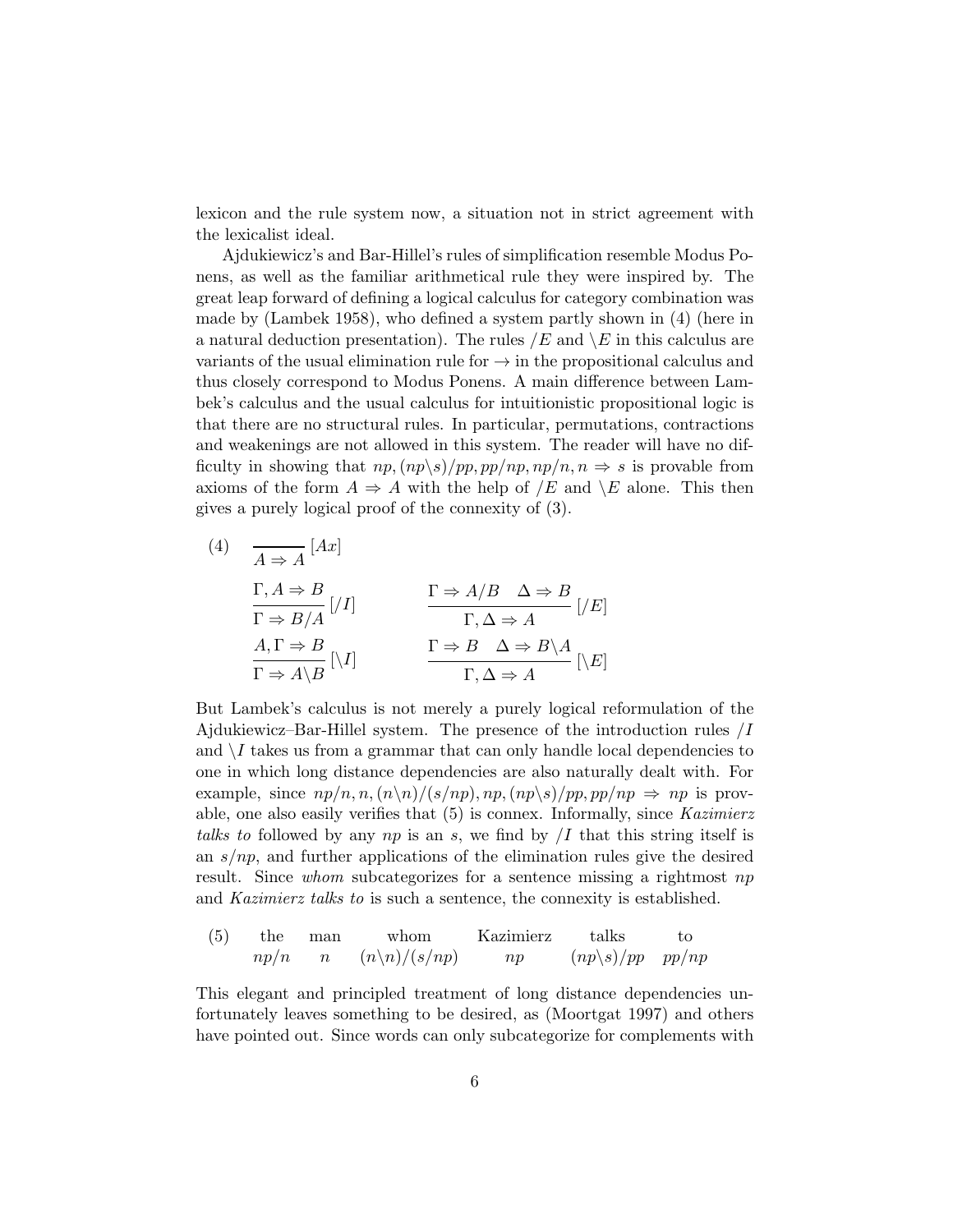gaps on their periphery, the theory as it stands predicts that non-peripheral gaps cannot occur. This is wrong of course. In (6), for example, the gap is naturally situated between to and yesterday.

(6) the man whom Kazimierz talked to yesterday

Solutions to this problem have been offered within the categorial paradigm. One way of dealing with it ((Morrill 1994, Moortgat 1997)) is by using some multimodal variant of the original Lambek Calculus, allowing permutations in certain controlled circumstances. But this solution requires certain complications of the theory and it is worth noting that, while Lambek's idea of adding Conditionalisation to the system immediately leads to a principled way of handling long distance phenomena, the calculus' directionality essentially spoils things. Without additional machinery, gaps are predicted to be always peripheral.

The directional approach was criticized in (Curry 1961), who proposed an interesting alternative. Curry considers functors, which are expressions containing subscripted blanks, such as  $\leftarrow_1$  is between  $\leftarrow_2$  and  $\leftarrow_3'$  or  $\leftarrow_1$ were eaten by the children'. Functors can apply to arguments and arguments are to be substituted for blanks in the order of the subscripts. Essentially then, although Curry does not explicitly mention this, functors are  $\lambda$ -terms over syntactic objects. For example, the first of the functors just mentioned can also be written ' $\lambda x \lambda y \lambda z$ . x is between y and z'. Curry defines a type hierarchy of functors and also considers 'what Harris and Chomsky call transformations' to be functors. Clearly, while the directional approach restricts itself to functors with gaps on the periphery, this more general approach is not so restricted.<sup>2</sup> We shall come back to Curry's proposal below and adopt it as essentially right.

Evidence for the view that some form of non-directional combinatorics plays an important role in grammar also comes from semantics. In Montague's pivotal work ((Montague 1973)) it was already implicit that semantic values of certain expressions were 'shifted' to values in higher types in order to get the combinatorics of the system right. For example, since quantifying noun phrases (in an extensional version of the theory) are treated as expressions of type  $(et)t$ , proper names are also treated as being of this type and the translation of *John* (say) is  $\lambda P \cdot P(john)$ , not simply the constant *john* 

<sup>&</sup>lt;sup>2</sup>(Curry 1961): 'A functor is *any* kind of linguistic device which operates on one or more phrases (the argument(s)) to form another phrase. A functor may, conceivably, so modify its arguments that even the notations involving blanks are inadequate to describe it.'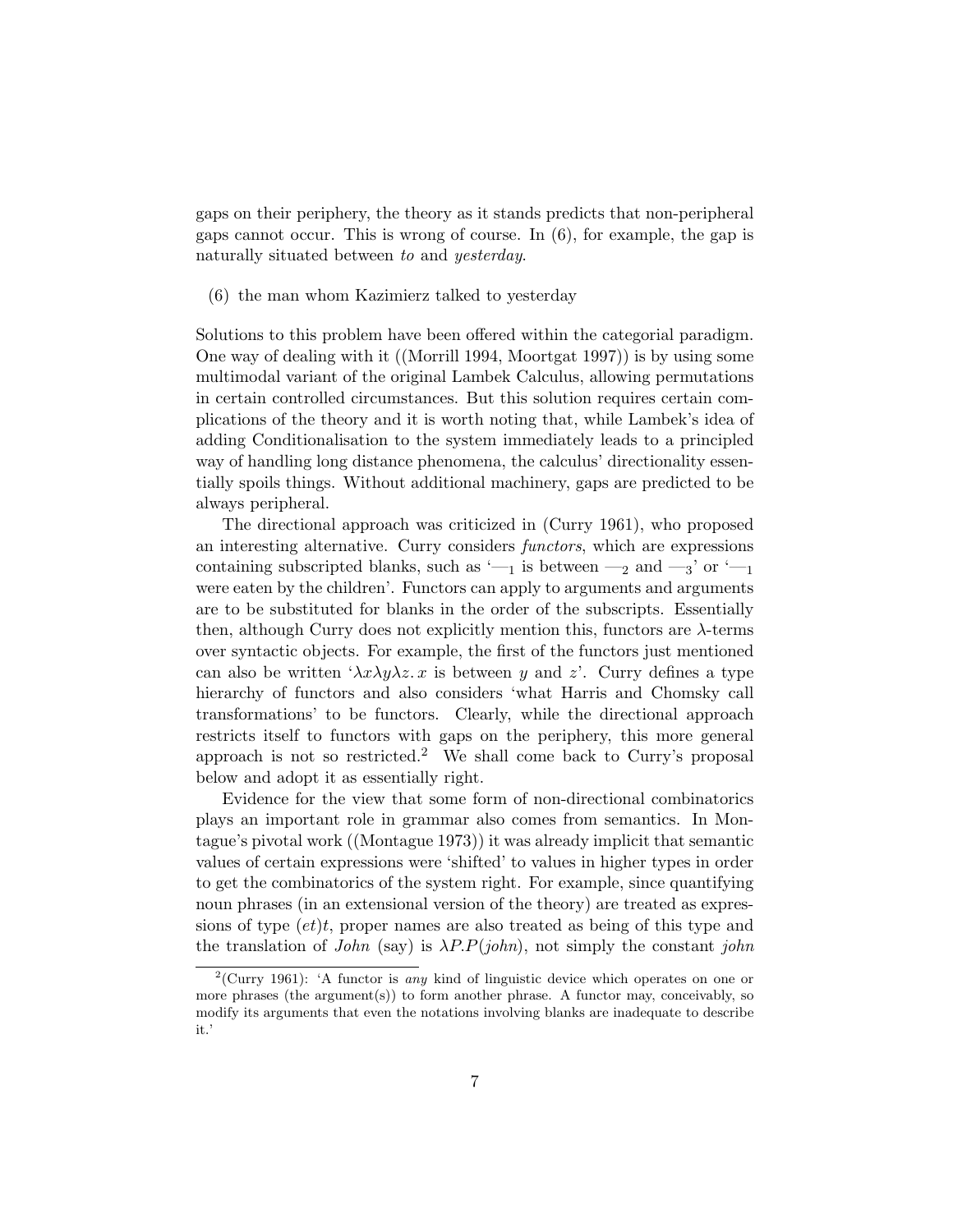of type e. In a similar vein, since transitive verbs need to be combinable with noun phrases (type  $(et)t$ ) in object position, they get type  $((et)t)(et)$ , not simply  $e(e_t)$ . Implicit, therefore, in Montague's system there are shifts  $e \Rightarrow (et)t$  and  $e (et) \Rightarrow ((et)t)(et)$ .

These type raisings are 'compiled in' in Montague's original set-up. Lexical translations are simply given in the higher type, not in the simpler one. This leads to a certain awkwardness of the translations, but that in itself would perhaps be acceptable if the 'compiling in' strategy always worked, i.e. if it were always possible to avoid type shifts during the combination process by choosing high enough types in lexical entries (a strategy known as 'generalizing to the worst case'). That this is in fact not possible was shown in (Rooth and Partee 1982, Partee and Rooth 1983) on the basis of an argument taking Montague's treatment of intensionality as its point of departure, together with the widely held view that the words and and or can function as intersection and union in all categories.

If type shifts need to enter into the combinatorial process, we need rules for them, and Partee and Rooth give a simple rule system that was later generalised in (Hendriks 1988, Hendriks 1993). However, in a move reconnecting Categorial Grammar with its semantic origins, Van Benthem observed ((van Benthem 1986, van Benthem 1988, van Benthem 1991)) that the necessary type shifts are available in a non-directional version of the Lambek Calculus. This version, called  $L^{\ast}P$ , identical in fact to the implicational fragment of Intuitionistic Linear Logic ((Girard 1987, Troelstra 1992)), is shown in (7), again in the natural deduction formulation. The system contains an introduction  $(I)$  and an elimination  $(E)$  rule for the type forming operator. Again, sequents are provable if they can be derived from axioms of the form  $A \Rightarrow A$  in the usual way. A main difference with the Lambek Calculus in (4), however, is that left-hand sides of sequents are now taken to be bags (multisets), i.e. they are invariant under permutations. The left-hand sides of sequents are allowed to be empty here. If the restriction is made that the left-hand sides of sequents should always be non-empty, the (more familiar) system **LP** is arrived at.

(7) 
$$
\overline{A \Rightarrow A}
$$
  $Ax$   
\n $\Gamma, A \Rightarrow B$   
\n $\Gamma \Rightarrow (AB)$   $\Gamma \Rightarrow (AB) \Delta \Rightarrow A$   
\n $\Gamma, \Delta \Rightarrow B$   $E$ 

The motivation for these rules is very similar to the motivation for the rules of the syntactic Lambek Calculus discussed above. The basic way of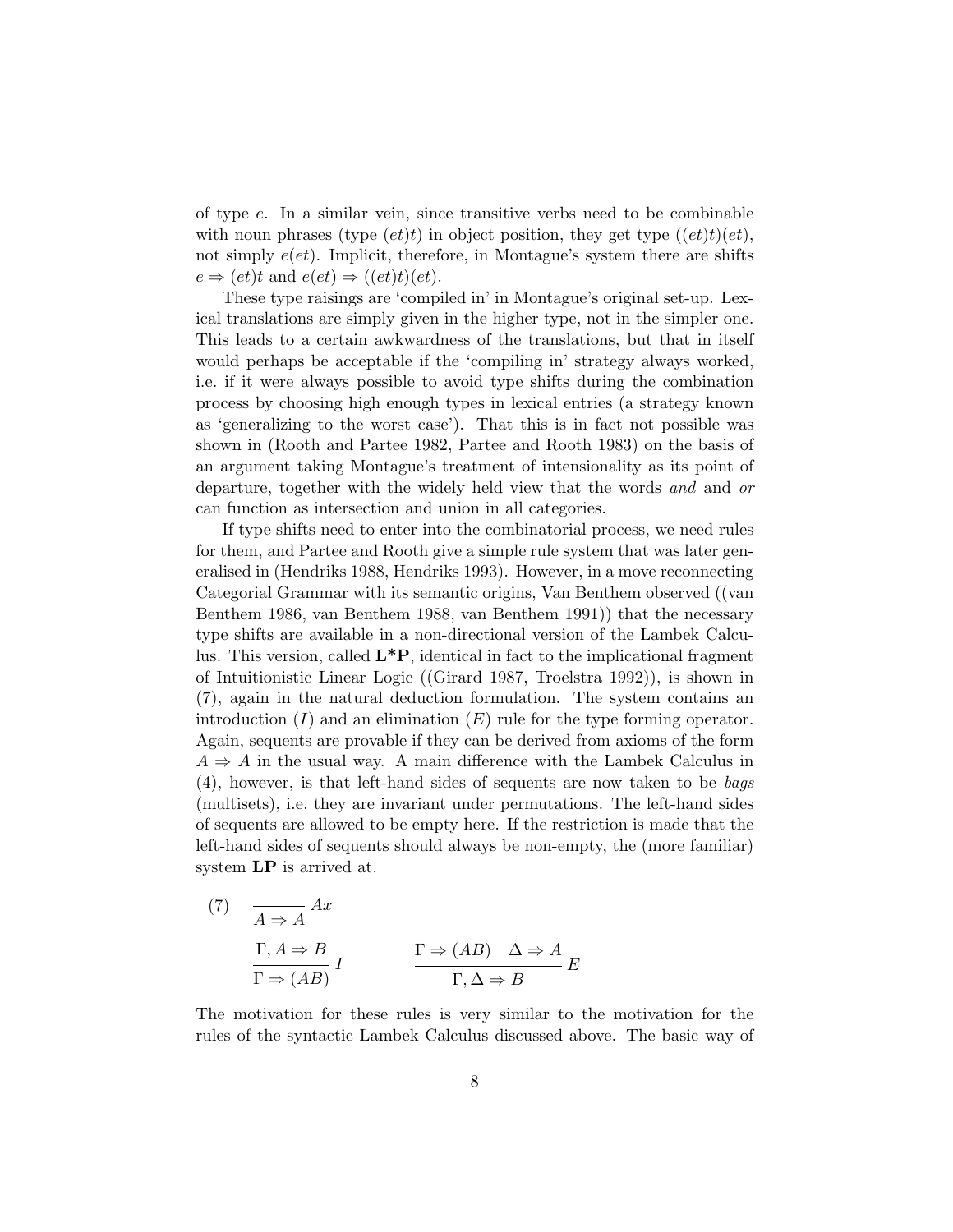combining typed  $\lambda$ -terms is by functional application when a term of type AB (also written  $A \to B$  or  $A \to B$ ) is combined with a term of type A, forming a term of type B. Essentially, this is a form of Modus Ponens and, in a natural deduction formulation, leads to the rule  $E$ . Complementing  $E$ with a rule  $I$  is, with hindsight, an obvious thing to do from a logical point of view, but is the essence of Lambek's contribution and the motor behind all type change. That left-hand sides of sequents are bags here, and that consequently there is only one implication, reflects that there is no order in semantics.

In (8) a proof is given for  $e, e(e t), (et) t \Rightarrow t$  in this calculus. The example shows that the semantic values for the words in *Kazimierz loves someone* combine to a logical sentence, if we take these semantic values to be of types  $e, e(et)$ , and  $(et)t$  respectively, i.e. if we assign each word its simplest and most obvious translation. (For the question how translations combine, see below.)

(8)  
\n
$$
\frac{e(et) \Rightarrow e(et) \quad e \Rightarrow e}{e(et), e \Rightarrow et} E
$$
\n
$$
\frac{e(et)t \Rightarrow (et)t}{e, e(et), e \Rightarrow t} E
$$
\n
$$
\frac{e, e(et), e \Rightarrow t}{e, e(et) \Rightarrow et} I
$$
\n
$$
e, e(et), (et)t \Rightarrow t
$$

It is attractive to assume that some form of the Lambek Calculus not only plays a role in syntax, but also in semantics. In syntax, the system can give a very elegant treatment of filler-gap constructions such as in the wh-phrase in (5). In semantics, it explains the type shifts that are needed to get the combinatorics working. This all points to a common combinatorial engine for syntax and semantics. But if the syntactic calculus is directed and the semantic calculus is not, how are we to combine the two? One answer, the answer that is essentially given in the multimodal approach, is to form some hybrid. As was already discussed in the introduction, the answer that will be pursued here is that the basic combinatorics of the grammar is non-directional but that word order should not be treated in the basic combinatorics. We will assume that all grammatical signs have a syntactic dimension dealing with word order.

#### 2.2 The Curry–Howard–Van Benthem Correspondence

Above we have seen how the Lambek–Van Benthem calculus  $L^*P$  can combine the types of translations of lexical expressions, but the really interesting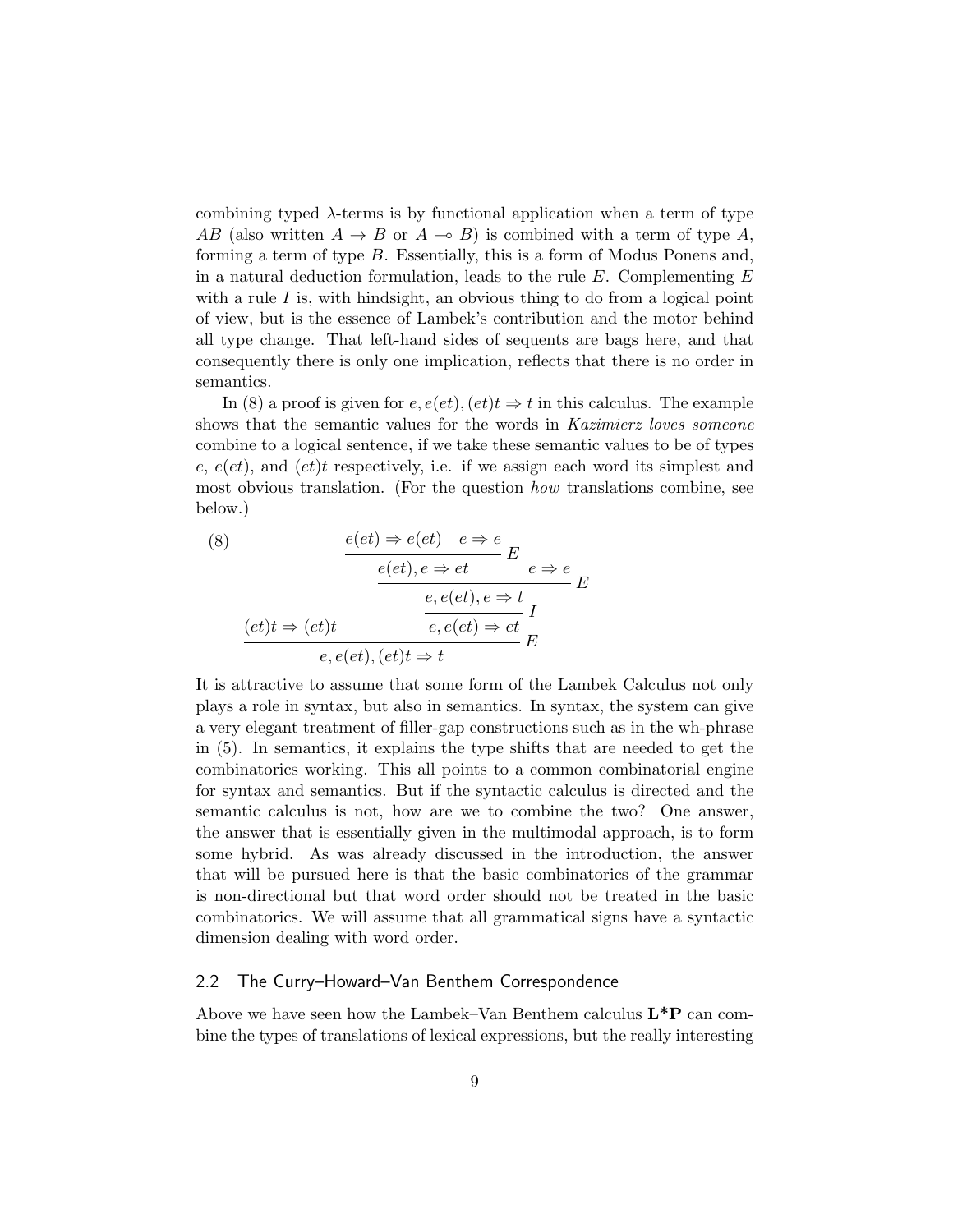question from a semantical point of view of course is how these translations themselves combine. We have associated the  $E$  rule with application and it is only fitting then that the  $I$  rule should be associated with the dual of application,  $\lambda$ -abstraction. In fact this conforms to the standard correspondence in proof theory that goes back to work of Curry, Howard, and De Bruyn in the 1960's. For many logical systems, it is possible to define an isomorphism between proofs and  $\lambda$ -terms, such that Modus Ponens is associated with application, conditionalisation with abstraction, and conjunction introduction with pairing (while proof normalization corresponds to  $\beta$ -conversion). An essential contribution of (van Benthem 1986, van Benthem 1988, van Benthem 1991) consisted in the realisation that the Curry–Howard isomorphism for  $L^*P$  and other Lambek calculi provides a recipe for getting the meaning of a complex expression in terms of the meanings of its parts.

The Curry–Howard isomorphism for  $L^*P$  can be obtained by annotating each type in a proof with a  $\lambda$ -term. Axioms are now of the form  $x: A \Rightarrow x: A$ (where the variable  $x$  is fresh to the proof and of type  $A$ ), the introduction rule corresponds to abstraction, and the elimination rule corresponds to application. (9) gives the annotated rules.

(9) 
$$
\overline{x:A \Rightarrow x:A}
$$
  
\n $\Gamma, x:A \Rightarrow M:B$   
\n $\Gamma \Rightarrow \lambda x.M:(AB)$   
\n $\Gamma \Rightarrow M:(AB) \quad \Delta \Rightarrow N:A$   
\n $\Gamma, \Delta \Rightarrow M(N):B$ 

By way of example, (10) shows the annotated form of the proof in (8). The resulting endsequent x: e, R:  $e(et)$ , Q:  $(et)t \Rightarrow Q(\lambda y.R(y)(x))$ : t can be used as a meaning recipe in the following way. Suppose the translations of the words in a certain sentence S are  $M_1$ ,  $M_2$ , and  $M_3$ , of types e,  $e(et)$ , and  $\int (et)t$  respectively. Then S itself translates as

$$
Q(\lambda y.R(y)(x))[x := M_1, R := M_2, Q := M_3],
$$

or,

$$
M_3(\lambda y.M_2(y)(M_1))\ .
$$

For example, if *Kazimierz* translates as k, loves as  $\lambda y \lambda x.$ love $(x, y)$ , and someone as  $\lambda P\exists x[person(x) \wedge P(x)]$  then the translation of Kazimierz loves someone, after conversions, is  $\exists x [person(x) \land love(k, x)]$ , as in (11).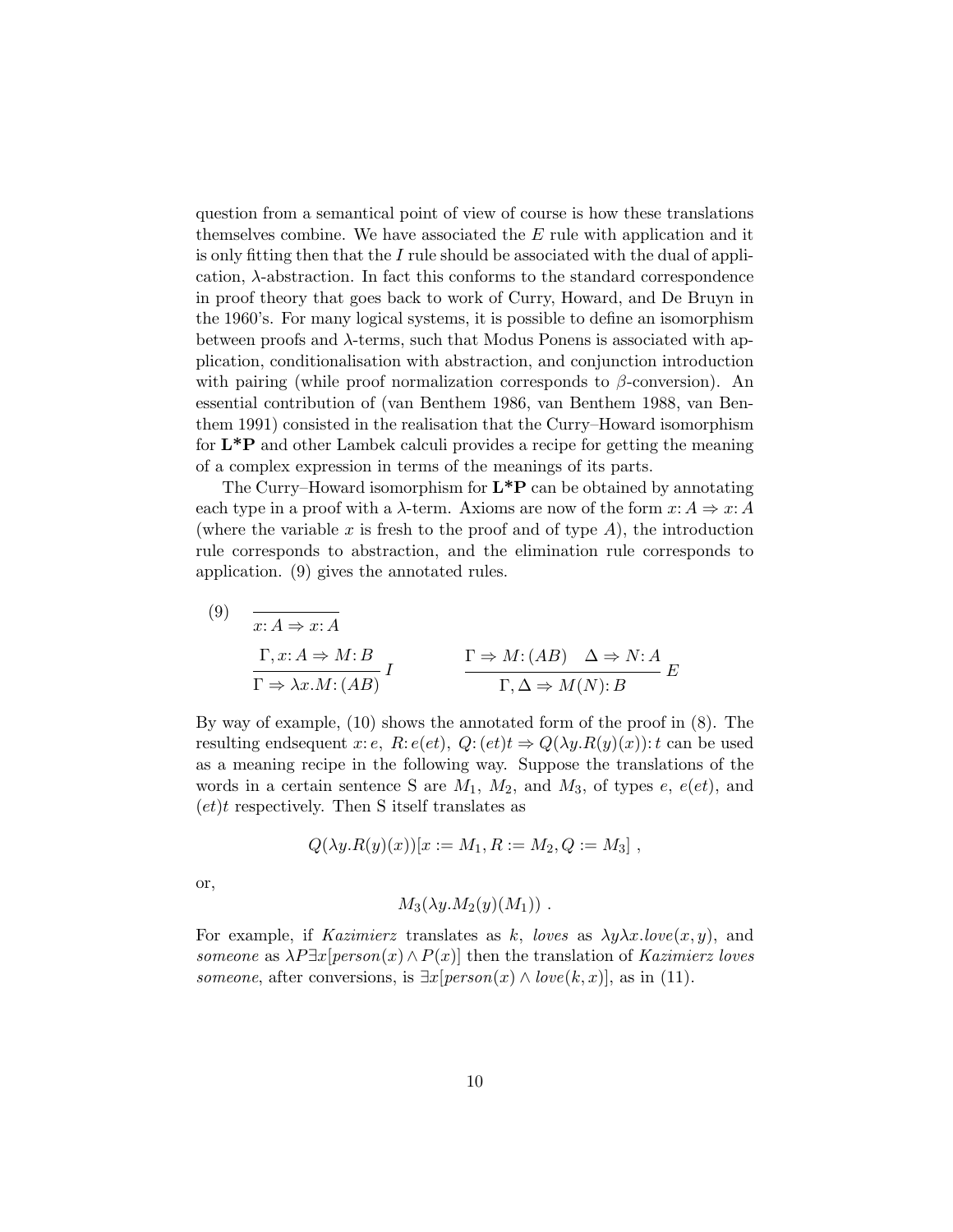(10)  
\n
$$
\begin{array}{c}\nR: e(et) \Rightarrow R: e(et) \quad y: e \Rightarrow y: e \\
\hline\nR: e(et), y: e \Rightarrow R(y): et \quad x: e \Rightarrow x: e \\
\hline\nx: e, R: e(et), y: e \Rightarrow R(y)(x): t \\
\hline\n\end{array}
$$
\n
$$
Q: (et)t \Rightarrow Q: (et)t \quad x: e, R: e(et) \Rightarrow \lambda y. R(y)(x): et \quad I
$$
\n
$$
x: e, R: e(et), Q: (et)t \Rightarrow Q(\lambda y. R(y)(x)): t \quad E
$$

(11) 
$$
k: e
$$
,  $\lambda y \lambda x. love(x, y): e(et)$ ,  $\lambda P \exists x [person(x) \land P(x)]: (et)t \Rightarrow$   
 $\exists x [person(x) \land love(k, x)]: t$ 

Clearly, each permutation of Kazimierz loves someone (and in particular someone loves Kazimierz) will obtain the same translation, which is obviously wrong. But below it will be explained how this closure under syntactic permutation can be gotten rid of.

In order to get a more precise grip on the Curry–Howard isomorphism we need some definitions. Firstly, let us define the notion of a *pure linear*  $\lambda$ -term. The set fv(M) of the free variables of such a term M is defined simultaneously.

- i. If X is a variable of type A, X is a pure linear  $\lambda$ -term of type A and  $fv(X) = \{X\};$
- ii. If M is a pure linear  $\lambda$ -term of type AB and N is a pure linear  $\lambda$ -term of type A such that  $f\nu(M) \cap f\nu(N) = \emptyset$ , then  $M(N)$  is a pure linear  $\lambda$ -term of type B and fv $(M(N)) = fv(M) \cup fv(N);$
- iii. If M is a pure linear  $\lambda$ -term of type B, X is a variable of type A and  $X \in \text{fv}(M)$ , then  $\lambda X.M$  is a pure linear  $\lambda$ -term of type AB and  $f\nu(\lambda X.M) = f\nu(M) - \{X\}.$

In other words a simply typed  $\lambda$ -term M is a pure linear  $\lambda$ -term if it is built up from variables using application and abstraction only and each abstractor  $\lambda x$  in M binds exactly one variable x in M, while each variable that is free in M occurs only once in M.

A sequent  $x_1: A_1, \ldots, x_n: A_n \Rightarrow M: A$  will be called linear if each  $x_i$  is of type  $A_i$  while M is a pure linear  $\lambda$ -term of type A such that  $f\nu(M) =$  ${x_1, \ldots, x_n}$ . It is easily seen that  ${\bf L}^*{\bf P}$  provable sequents are linear. On the other hand, a simple induction shows that for any linear sequent there is a unique  $\mathbf{L}^* \mathbf{P}$  proof. Since any linear pure  $\lambda$ -term M uniquely corresponds to a linear sequent  $x_1: A_1, \ldots, x_n: A_n \Rightarrow M: A$ , this establishes that the Curry-Howard–Van Benthem correspondence is an isomorphism in the case of  $\mathbf{L}^* \mathbf{P}$ :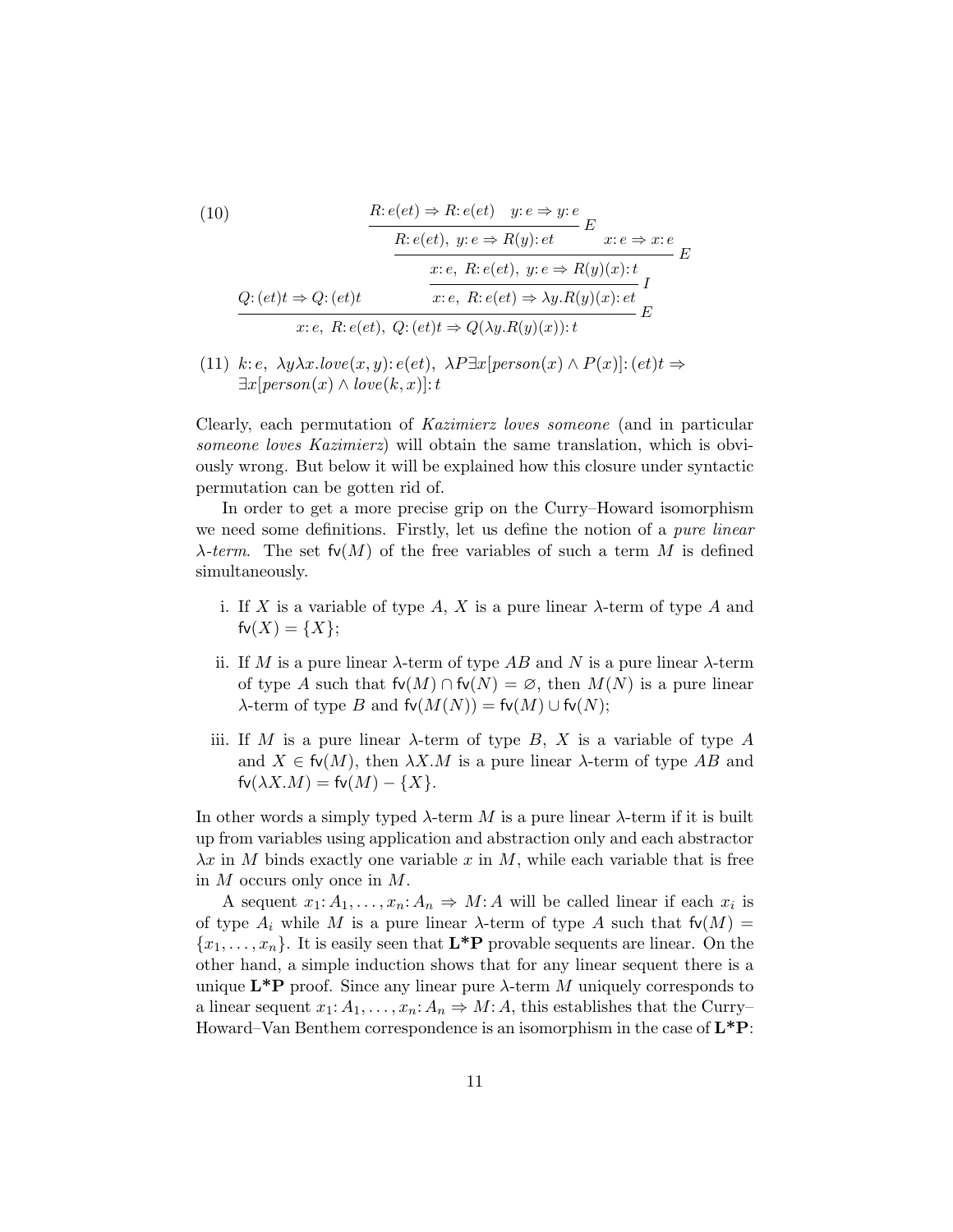the term M obtained in an endsequent is a shorthand for the whole proof. The correspondence can clearly also be defined for Lambek's original calculus L, partly shown in (4), with the left rules corresponding to application and the right rules to abstraction, but in this case no isomorphism is obtained.<sup>3</sup>

One advantage of having the Curry–Howard–Van Benthem isomorphism at one's disposal is of a practical rather than of a theoretical nature: It allows the working linguist to dispense with derivations altogether. Since linear sequents correspond to  $L^*P$  proofs in a one-to-one fashion we can do away with the proofs and retain the meaning recipes. Surely, it is much easier to check the provability of x: e, R:  $e(et)$ , Q:  $(et)t \Rightarrow Q(\lambda y.R(y)(x))$ : by checking its linearity than by unfolding the proof in (10). Similarly, it is convenient that we can check at a glance that (12a) can be provided with the semantic recipes in (12b) and (12c). Both obviously are linear. If the usual translations for the sentence's words are plugged in, its ∃∀ and ∀∃ readings are obtained. Compare this with the procedure that needs to be followed in the case of the directional calculus L. Checking the provability of  $(12d)$  and  $(12e)$  in a suitably annotated version of **L** seems to crucially depend on actually unfolding the proof. At present there seems to be no procedure for checking provability in  $L$  that requires less work than that.

- (12) a. Every man loves a woman
	- b. D:  $(et)((et)t)$ , P:  $et$ , R:  $e (et)$ , D':  $(et)((et)t)$ , P':  $et \Rightarrow$  $D(P)(\lambda v \cdot D'(P')(\lambda v' R(v')(v)))$ : t
	- c. D:  $(et)((et)t)$ , P:  $et$ , R:  $e (et)$ , D':  $(et)((et)t)$ , P':  $et \Rightarrow$  $D'(P')(\lambda v'.D(P)(R(v'))):t$
	- d.  $D: (s/(np\backslash s))/n$ ,  $P: n$ ,  $R: (np\backslash s)/np$ ,  $D': ((s/np)\backslash s)/n$ ,  $P' : n \Rightarrow D(P)(\lambda v \cdot D'(P')(\lambda v' R(v')(v))) : s$
	- e. D:  $(s/(np\backslash s))/n$ , P:n, R:  $(np\backslash s)/np$ , D':  $((s/np)\backslash s)/n$ ,  $P' : n \Rightarrow D'(P')(\lambda v' . D(P)(R(v'))) : s$
	- f. D:  $(et)((et)t)$ , P:  $et$ , R:  $e (et)$ , D':  $(et)((et)t)$ , P':  $et \Rightarrow$  $D(P')(\lambda v \cdot D'(P)(\lambda v' R(v')(v)))$ : t
	- g.  $D: (et)((et)t), P: et, R: e (et), D': (et)((et)t), P': et \Rightarrow$  $D(P)(\lambda v'.D'(P')(R(v')))$ :t

<sup>&</sup>lt;sup>3</sup>It is possible to move to a variant of the standard lambda calculus with directed notions of application and abstraction and thus retain the isomorphism. But the semantic relevance of directed application and abstraction is unclear.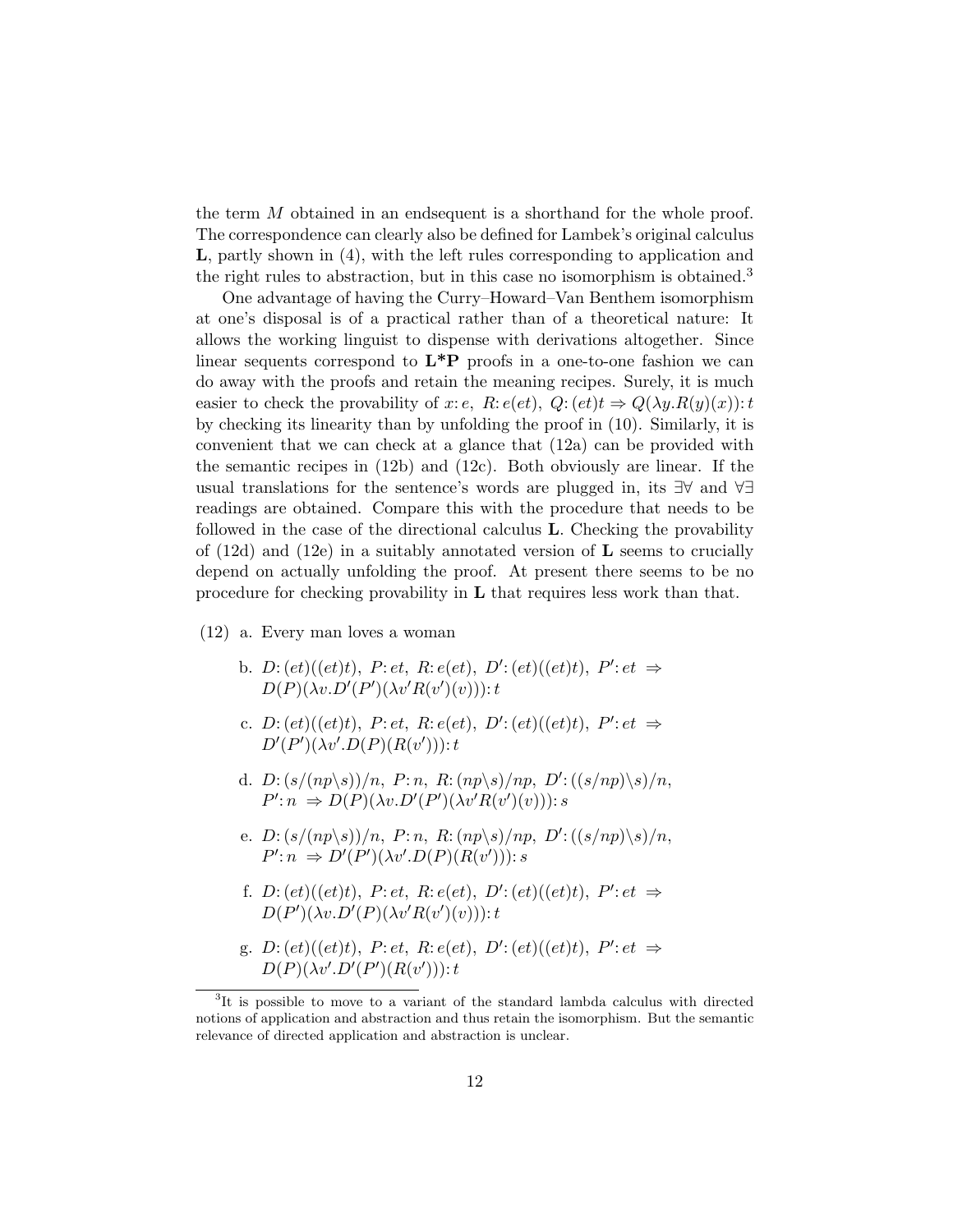Of course it should be kept in mind that at this point there are also linear sequents that do not correspond to acceptable translations of (12a) in the way that  $(12b)$  and  $(12c)$  do;  $(12f)$  and  $(12g)$  are two examples and the reader will have no difficulty in finding some others. This is the permutation problem again, to which we will turn in the next section.

That  $(12d)$  and  $(12e)$  have proofs in **L** shows that the semantic ambiguity of (12a) can be accounted for within Lambek's theory. This is very fortunate, but it is contingent upon the fact that the two quantifying noun phrases are peripheral in (12a). As soon as we turn to examples in which a noun phrase semantically takes scope over a part it medially occurs in, the relevant reading is not predicted in L. This is explained in (Moortgat 1997) and (Hendriks 1993), who attributes the observation to Gosse Bouma. For example, there will be no  $\bf{L}$  proof for (13) that leads to a meaning recipe which assigns *some girl* scope over *thinks*.

#### (13) Kazimierz thinks some girl likes Edmund

Clearly, this is a semantic variant of the periphery problem discussed in the previous section. There have been two kinds of reaction in the literature. One is exemplified by the Flexible Montague Grammar of (Hendriks 1988, Hendriks 1993) and offers a set of rules that can either be described as a generalization of Partee and Rooth's type shifting calculus or as a weakening of  $\mathbf{L}^* \mathbf{P}$ . The rules are combined with a standard phrase structure grammar on the syntactic side. The other reaction is exemplified by (Morrill 1994), who uses a multimodal calculus to reconstruct the 'in situ binder' of (Moortgat 1988, Moortgat 1991a). The solution very cleverly uses a wrapping mode which, in combination with two other modes, an associative and a non-associative one, lets the medial quantifier 'unwrap' to a peripheral position where it can be dealt with. In the no less clever solution of (Moortgat 1995) the quantifier travels to the periphery in a step by step fashion, leaving pointers behind in the form of certain modal operators. When the quantifier is dealt with on the periphery, a 'trace' results, which can find its way back to the original position using the pointers.

All these systems are very precise, beautiful, and fun to work with. But an adoption of Hendriks' calculus, which needs a phrase structure grammar as its syntactic component, amounts to giving up the hope that there is a single combinatorial process driving syntax and semantics. The multimodal solutions do postulate such a single process, but it should be noted that they are much less falsifiable than the original directed and undirected approaches were. The calculus  $L^*P$  has a permutation problem when interpreted as a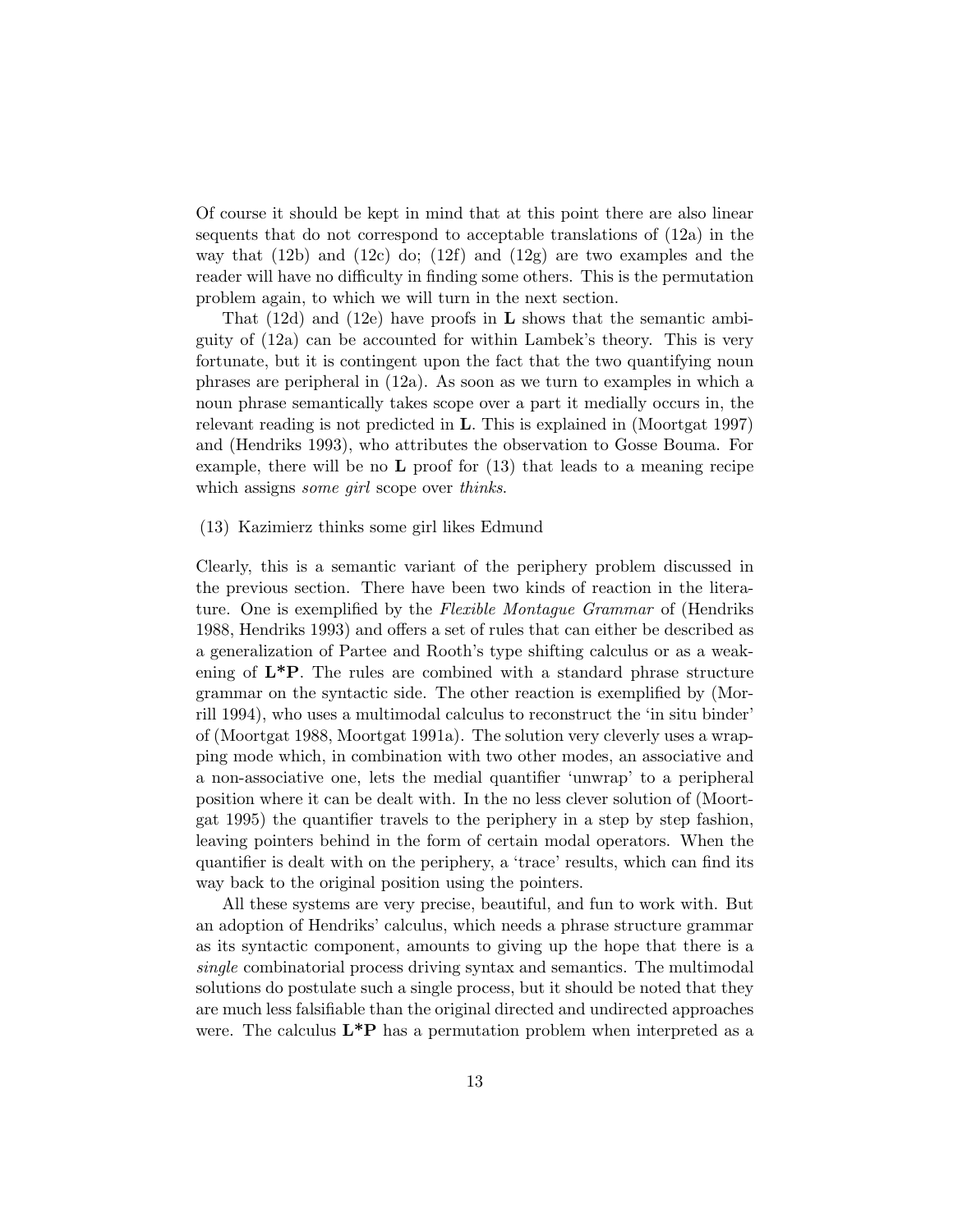syntactic calculus, while L is confronted with the periphery problem. We can get rid of the latter by means of allowing permutations into the calculus in a controlled way. This gets rid of the counterevidence at the price of complication. But the possibility remains that the basic combinatorics of language is insensitive to word order.

### 3 Lambda Grammars

#### 3.1 Lambda Terms for Word Order

When we compare the treatment of meaning in the Lambek Calculus with its treatment of word order we are struck by the fact that the first is dealt with on the level of terms, the second on the level of types. Why this asymmetry? It seems that if we could treat word order on the level of terms as well, we might get rid of the directionality of the type system and therefore of the calculus as a whole. In fact, syntactic terms modelling linear precedence (and often also dominance) have been around in the categorial literature for a while, for various reasons. Their first appearance was in (Roorda 1991) where they played a technical role (helping to check whether proof structures are proof nets). They were drawn into the center of the system in (Moortgat 1991b), who turns the Lambek Calculus into a calculus of three-dimensional signs of the form in  $(14)$ .

#### (14) (directional type, semantic term, prosodic term)

The calculus now deals with sequents  $\Gamma \Rightarrow S$ , where S is a sign and  $\Gamma$  is a sequence of signs. This follows the Labelled Deduction format of (Gabbay 1996) and sets up the grammar in the multidimensional form advocated in (Oehrle 1988). The set-up can be viewed as a modern version and generalization of (Saussure 1916), but also as a generalization of the 'rule-to-rule' form that we find in Montague Grammar. The format in (14) is also at the heart of (Morrill 1994), who works out the theory in great detail, giving careful treatments of many linguistic phenomena.

All this work essentially treats phrase structure terms as terms over some algebra, not as  $\lambda$ -terms, i.e. (Curry 1961)'s functors. This contrasts with (Oehrle 1995, Oehrle 1994), who employs (a variant of)  $\lambda$ -terms in the phrase structure dimension. Oehrle's signs have a form as exemplified in (15).

(15)  $\lambda x \lambda y$ . y · questioned ·  $x : np \rightarrow (np \rightarrow s) : \lambda x \lambda y$ . question(x)(y)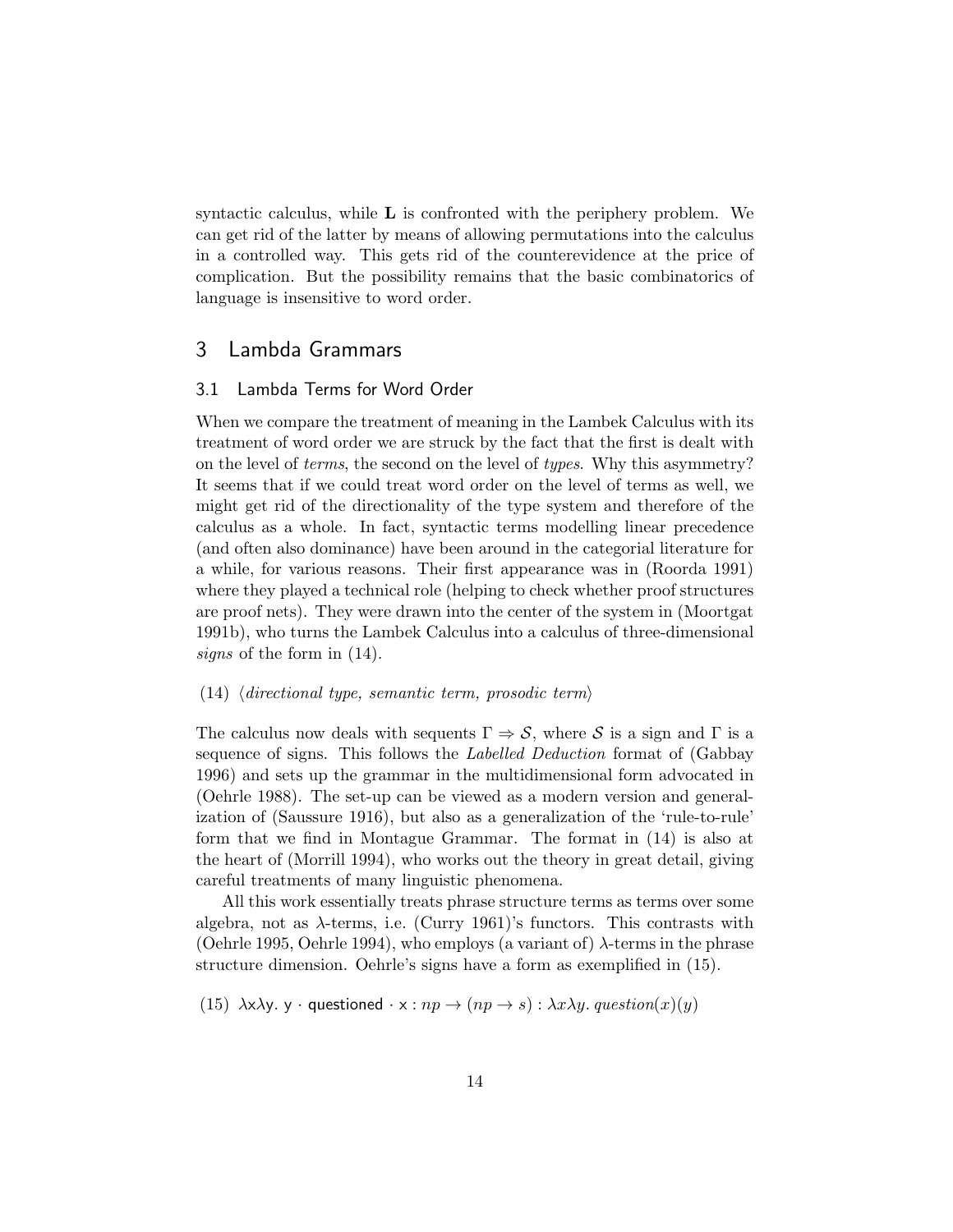The leftmost element of this triple is what Oehrle calls a ' $\varphi$ -term;' essentially a  $\lambda$ -term, but with a monoidal operator  $\cdot$  hard-wired into the logic and with a series of conditions in the syntactic build-up of terms ensuring that these are always linear. The second element is a (non-directional) type, and the third element is a standard semantic term. Since word order is now completely encoded in the phrase structure term, there is no longer any need for a directionality of the calculus and signs are combined using a variant of LP.

Since a non-directional calculus is what we are after too, we shall take Oehrle's work as our point of departure, making a few changes in the set-up, some of which are important and some unimportant. Among the unimportant changes is that we will not make any use of the dedicated  $\varphi$ -terms, but will use ordinary  $\lambda$ -terms instead, using axioms for any structural requirements deemed necessary. But there are two important deviations from Oehrle's set-up. The first is that the phrase structure term associated with a sentence will not directly denote a string, tree, or other syntactic resource (type  $\nu$ ), but a set of these (type  $\nu t$ ). This may seem a minor change, but, as will be seen in section 4 below, it will in fact enable us to essentially play the game of multimodal approaches to categorial grammar in the phrase structure dimension.

The second important way in which we deviate from Oehrle's set-up is that, for the basic combinatorics of the grammar, there will be no calculus at all. As was noticed before, a shift from the directed to the undirected calculus completely obviates the need for finding derivations. We can simply combine lexical signs using combinators. Let us see in more detail now how this can be done.

#### 3.2 Combining Signs

Since we have decided that the basic representations in our grammar will be sequences  $\langle M_1, \ldots, M_n \rangle$  of  $\lambda$ -terms (where n is the dimensionality of the grammar), it is a good idea to develop the basics of what could be called a multi-dimensional type logic. Fortunately the multi-dimensional system we are interested in inherits most of its traits from the usual one-dimensional logic in a way that is mathematically trivial. Let us look at types first. The terms  $M_i$  in a sign  $\langle M_1, \ldots, M_n \rangle$  will be typed, but it will be expedient to also have abstract types for the n-dimensional signs themselves (by contrast, we may call the types of the  $M_i$  concrete types). Abstract types are formed as usual, starting with a set of basic types and letting AB be an abstract type if A and B are. For each dimension d of the grammar  $(1 \leq d \leq n)$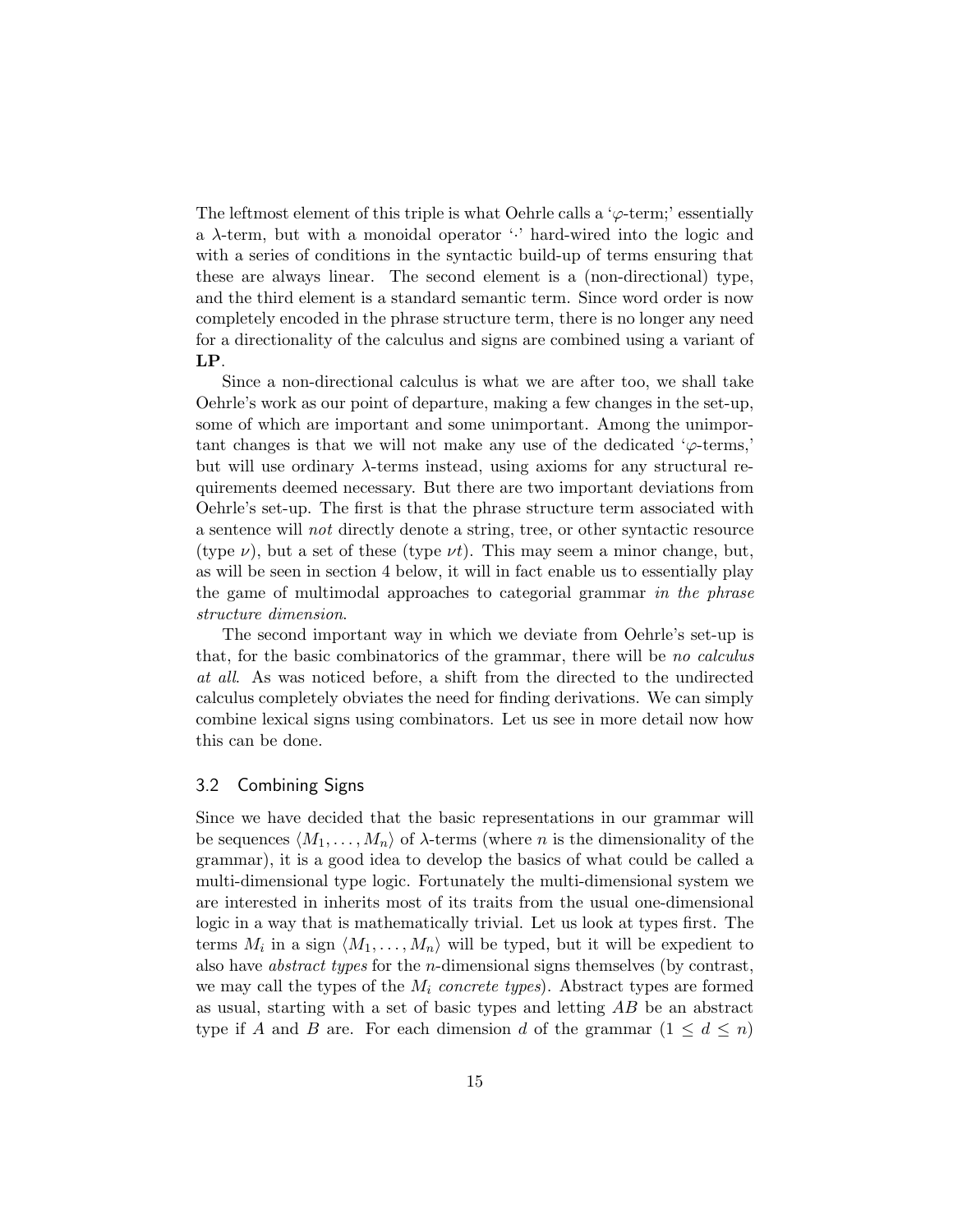we will have a *concretization operator*  $c^d$  sending abstract types to concrete types. The values of the  $c^d$  for basic abstract types can freely be chosen on a per grammar basis; for complex types  $AB$  we let  $c^d(AB) = c^d(A)c^d(B)$ . A sign  $\langle M_1, \ldots, M_n \rangle$  is said to have abstract type A if each  $M_i$  is of concrete type  $c^{i}(A)$ . From now on we will only consider signs that are typed in this way.

Suppose  $M = \langle M_1, \ldots, M_n \rangle$  has type AB and  $N = \langle N_1, \ldots, N_n \rangle$  is of type A. Then it makes sense to define the *pointwise application* of  $M$  to  $N$ by setting

$$
M(N) = \langle M_1(N_1), \ldots, M_n(N_n) \rangle.
$$

Note that the type of the resulting sign  $M(N)$  is B, as expected. It is also possible to define pointwise abstraction. Assuming that the variables of each concrete type come in some fixed ordering, let us call the sign  $X =$  $\langle X_1, \ldots, X_n \rangle$  the m-th multi-dimensional variable of type A if each of the  $X_i$ is the *m*-th variable of type  $c^{i}(A)$ . Let  $X = \langle X_1, \ldots, X_n \rangle$  be such a variable of type A and let  $M = \langle M_1, \ldots, M_n \rangle$  be a sign of type B. Then we can define

$$
\lambda X.M = \langle \lambda X_1.M_1, \ldots, \lambda X_n.M_n \rangle ,
$$

and the resulting term will be of type AB.

Pointwise application and abstraction will be used to combine elements from a *lexicon* of signs  $\mathcal{L}$ , the latter again given on a per grammar basis. We will assume that for each  $\langle M_1, \ldots, M_n \rangle \in \mathcal{L}$ , each  $M_i$  is a closed  $\lambda$ -term. There are no further constraints on lexical elements (in particular, linearity is not required here). The *linear combinations from*  $\mathcal L$  are defined as follows.

- i. Each  $M \in \mathcal{L}$  is a [linear] combination from  $\mathcal{L}$  and  $f\nu(M) = \varnothing$ ;
- ii. If X is a multi-dimensional variable of type  $A, X$  is a [linear] combination from  $\mathcal L$  and  $f\nu(X) = \{X\};$
- iii. If M is a [linear] combination from  $\mathcal L$  of type AB and N is a [linear] combination from  $\mathcal L$  of type A [such that  $f\nu(M) \cap f\nu(N) = \varnothing$ ], then  $M(N)$  is a [linear] combination from  $\mathcal L$  and  $f\nu(M(N)) = f\nu(M)\cup f\nu(N);$
- iv. If M is a linear combination from  $\mathcal L$  of type B, X is a multi-dimensional variable of type A [and  $X \in \mathfrak{f}(M)$ ], then  $\lambda X.M$  is a [linear] combination from  $\mathcal L$  of type AB and  $f\nu(\lambda X.M) = f\nu(M) - \{X\}.$

For a definition of the *combinations from*  $\mathcal L$  just skip anything between square brackets in the definition above. Suppose that  $M = \langle M_1, \ldots, M_n \rangle$  and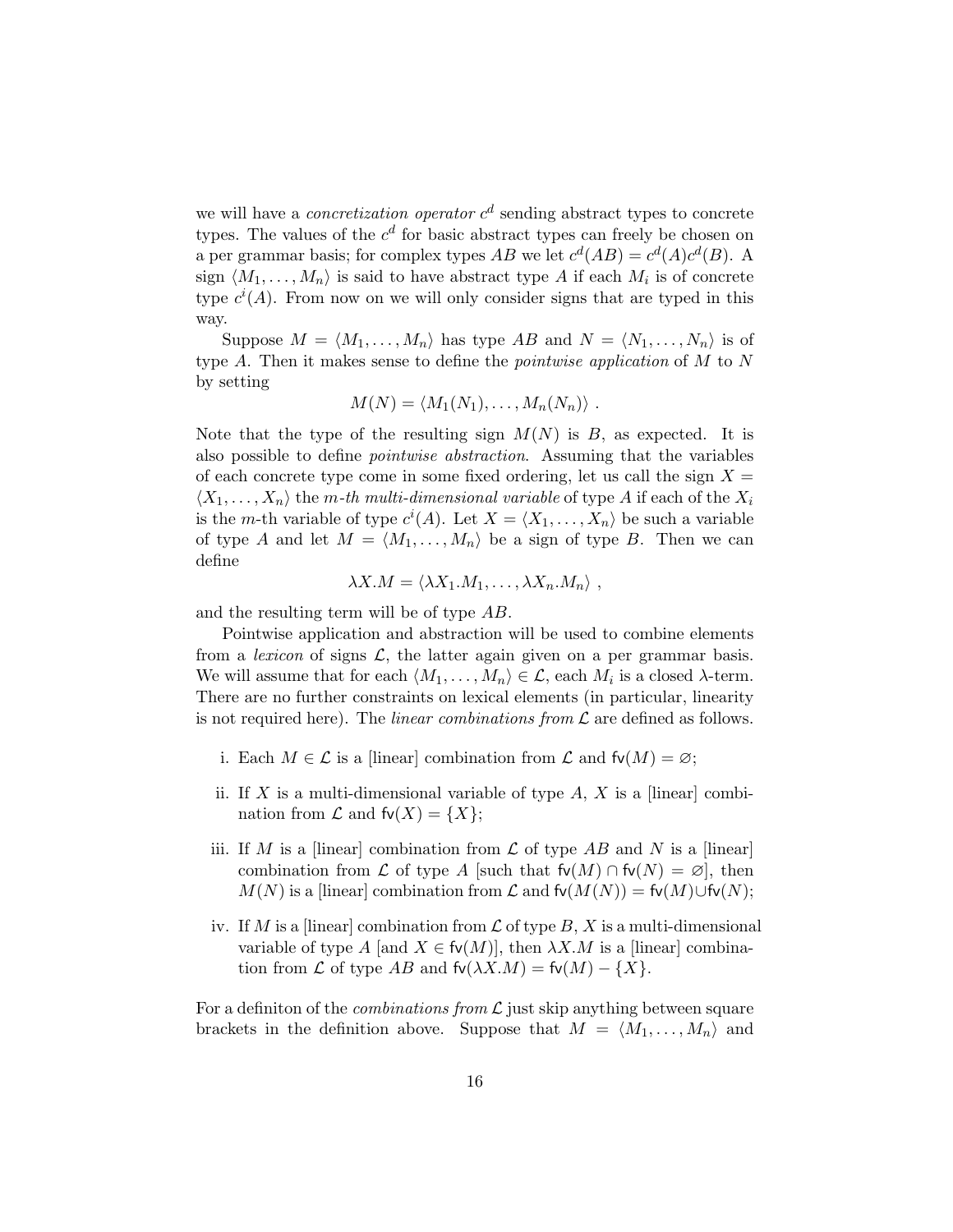$N = \langle N_1, \ldots, N_n \rangle$  are signs and that N and the variable  $X = \langle X_1, \ldots, X_n \rangle$ have the same type. Then it makes sense to define

$$
[N/X]M = \langle [N_1/X_1]M_1, \ldots, [N_n/X_n]M_n \rangle .
$$

In this case N is said to be *free for* X in M if each  $N_i$  is free for  $X_i$  in  $M_i$ . For combinations from some lexicon  $\mathcal L$  we have

- ( $\alpha$ )  $\lambda X.M = \lambda Y.[Y/X]M$  if Y is free for X in M;
- $(\beta)$   $(\lambda X.M)(N) = [N/X]M$  if N is free for X in M;
- (*η*)  $\lambda X.M(X) = M$  if  $X \notin \text{fv}(M)$ .

We are interested in linear combinations M from  $\mathcal L$  that are *closed*, i.e. such that  $f\nu(M) = \emptyset$ . These are said to be the signs generated from  $\mathcal{L}$ .

It is time for an example. In the following we will consider a twodimensional grammar (i.e.  $n = 2$ ) with dimensions for phrase structure  $(d = 1)$  and semantics  $(d = 2)$ . There will be three basic abstract types, NP,  $N$  and s. This means that  $NP(NP S)$  and  $(NP S)$ s are examples of complex abstract types. The concretization operators  $c^1$  and  $c^2$  send basic abstract types to concrete types as suggested in Table 1 below (for the moment the feature dimension considered there may be ignored) and as a result of this we have e.g. that  $c^1((\text{NP } S)S) = ((\nu t)(\nu t))(\nu t)$  and  $c^2((\text{NP } S)S) = (e(st))(st)$ .  $(16)$  gives a mini-lexicon; three signs, of types (NP s)s, (NP s)s, and NP(NP s) respectively.

- (16) a.  $\langle \lambda T.T$ (every man),  $\lambda P \lambda i \forall x [man(x, i) \rightarrow P(x)(i)]\rangle$ 
	- b.  $\langle \lambda T.T(a \bullet woman), \lambda P \lambda i \exists x[woman(x, i) \land P(x)(i)] \rangle$
	- c.  $\langle \lambda t_1 \lambda t_2(t_2 \bullet (\text{loves} \bullet t_1)), \lambda x \lambda y \lambda i. \text{love}(y, x, i) \rangle$

That this typing is correct can be checked given the typographical conventions for variables that are spelled out in Table 2 and given the following information about the constants that are employed.  $\bullet$  is of type  $(\nu t)(\nu t)\nu t)$ and is always written between its  $\nu t$  arguments. The constants every, man, a, etc. denote sets of resources (intuitively every denotes the set of resources labelled *every*, etc.) and are therefore of type  $\nu t$ . In the semantic terms, the constants man and woman are of type  $(e \times s)t$  and love is of type  $(e \times e \times s)t$ . As a consequence, the terms in (16a) are therefore of types  $((\nu t)(\nu t))(\nu t)$ and  $(e(st))(st)$  respectively, as are those in (16b), while the terms in (16c) are of types  $(\nu t)((\nu t)\nu t)$  and  $e(e(st))$ .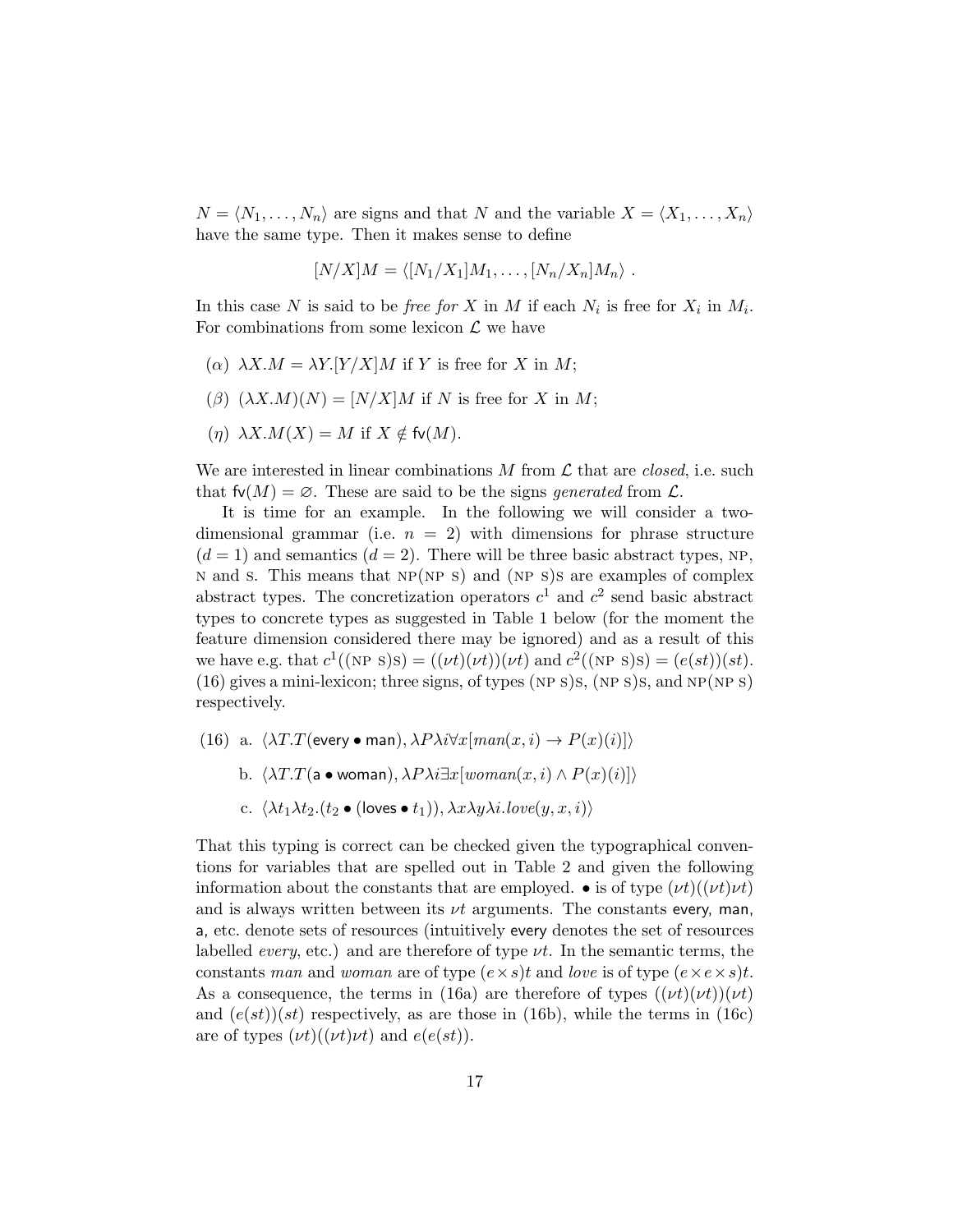In (17) four signs generated from this grammar are displayed. Here  $\zeta$ and  $\zeta'$  are two-dimensional variables of type NP.

(17) a. 
$$
(16b) \Big( \lambda \zeta \cdot \big[ (16a)((16c)(\zeta)) \big] \Big)
$$
  
\nb.  $(16a) \Big( \lambda \zeta' \cdot \Big[ (16b) \Big( \lambda \zeta \cdot \big[ (16c)(\zeta)(\zeta') \big] \Big) \Big]$   
\nc.  $(16a) \Big( \lambda \zeta \cdot \big[ (16b)((16c)(\zeta)) \big] \Big)$   
\nd.  $(16b) \Big( \lambda \zeta' \cdot \Big[ (16a) \Big( \lambda \zeta \cdot \big[ (16c)(\zeta)(\zeta') \big] \Big) \Big]$ 

Let us work out (17a). Writing  $(16b)<sub>1</sub>$  for the first element of  $(16b)$ ,  $(16b)<sub>2</sub>$ for its second element, and similar for other signs, it is easily seen that (17a) can be rewritten as (18). A series of  $\lambda$ -conversions in both dimensions of this sign then takes us to (19a). The other items in (19) are obtained from their counterparts in (17) in an entirely similar way.

(18)  $\langle (16b)_1(\lambda t.(16a)_1((16c)_1(t))),(16b)_2(\lambda x.(16a)_2((16c)_2(x))) \rangle$ 

- (19) a.  $\langle$  ((every man) (loves (a woman))),  $\lambda i \exists y [woman(y, i) \land \forall x [man(x, i) \rightarrow love(x, y, i)]]$ 
	- b.  $\langle ((every \bullet man) \bullet (loves \bullet (a \bullet woman))),$  $\lambda i \forall x [man(x, i) \rightarrow \exists y [woman(y, i) \land love(x, y, i)]]$
	- c.  $\langle ((a \bullet woman) \bullet (loves \bullet (every \bullet man))),$  $\lambda i \forall x [man(x, i) \rightarrow \exists y [woman(y, i) \land love(y, x, i)]]$
	- d.  $\langle ((a \bullet woman) \bullet (loves \bullet (every \bullet man))),$  $\lambda i \exists y [woman(y, i) \land \forall x [man(x, i) \rightarrow love(y, x, i)]]$

Our  $\lambda$ -grammar gives us a mechanism to couple syntactic representations and semantic representations in a way that seems essentially correct. How easy is it to get incorrect couplings? Is it possible, for example, to get the patently incorrect  $\langle (19a)_1, (19d)_2 \rangle$ ? Given that the generating mechanism seems rather free, this might seem a reasonable worry. But a moment's reflection shows that such worries are groundless. In fact it is well-known (see e.g. (van Benthem 1991, pp. 117–119)) that, up to  $\beta\eta$ -equivalence, there are exactly four linear combinations of two quantifiers with one binary relation such that quantifiers and relation symbol each occur exactly once.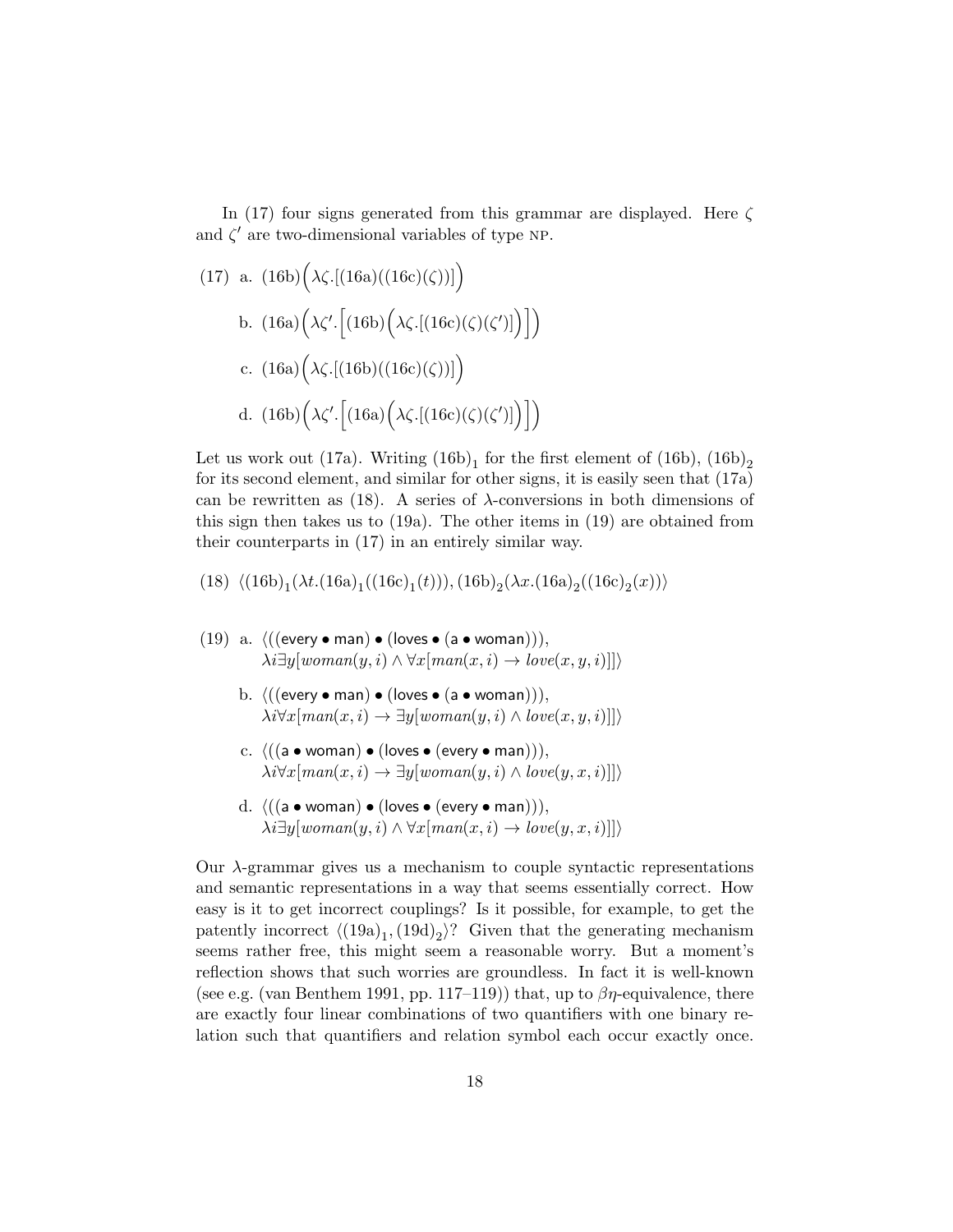This means that (17) and therefore (19) sum up all those possibilities. The availability of syntactic  $\lambda$ -terms reins in the overgeneration of the traditional undirected calculi.

This shows that the permutation problem discussed before has now been overcome. What about the perifery problem? Is it possible to extract material from non-peripheral positions? The following extension of the previous example can be used to show that it is. (Here  $M: A$  means that M is of abstract type A.)

- (20) a.  $\langle \text{book}, \lambda x \lambda i. \text{book}(x, i) \rangle : N$ 
	- b.  $\langle$ Bill,  $b\rangle$ : NP
	- c.  $\langle \textsf{Sue}, s \rangle$ : NP
	- d.  $\langle \lambda t_1 \lambda t_2 \lambda t_3 \cdot (t_3 \bullet ((\text{gives} \bullet t_1) \bullet (\text{to} \bullet t_2))),$  $\lambda x \lambda y \lambda z \lambda i.$ give $(z, x, y, i)$ : NP(NP(NP S))
	- e.  $\langle \lambda T \lambda t. (t \bullet (\text{that} \bullet T(e))),$  $\lambda P_1 \lambda P_2 \lambda x \lambda i$ .[ $P_2(x)(i) \wedge P_1(x)(i)$ ]: (NP S)(N N)

The first element of (20e) here is a function taking functions from noun phrases to sentences as its first argument. Note that this argument is applied to a trace e (for more on traces see the next section). The net effect will be substitution of this trace for the 'missing' noun phrase. An illustration is given in  $(21)$ , where we see that the generated sign  $(21a)$  reduces to  $(21b)$ . Essentially, since it is possible to abstract from any position it is also possible to extract from any position.

(21) a. 
$$
(20e) \left( \lambda \zeta \cdot [(20d)(\zeta)((20b))((20c))] \right) ((20a))
$$
  
b.  $\langle (\text{book} \bullet (\text{that} \bullet (\text{Sue} \bullet ((\text{gives} \bullet e) \bullet (\text{to} \bullet \text{Bill}))))), \lambda x \lambda i. [\text{book}(x, i) \land \text{give}(s, x, b, i)] \rangle$ 

The combinations defined above are closely related to the combinators of (Curry and Feys 1958), which in a general context can be taken to be closed pure linear  $\lambda$ -terms. Indeed, in our *n*-dimensional setting we can define combinators as combinations from the empty lexicon  $\varnothing$  and linear combinators as linear combinations from  $\varnothing$ . In view of the fact that  $\beta$ -conversion holds it is easily seen that each generated sign  $M$  can be rewritten as an  $n$ -dimensional term  $C(L^1)\cdots(L^m)$ , where C is a linear combinator and  $L^1,\ldots,L^m\in\mathcal{L}$ .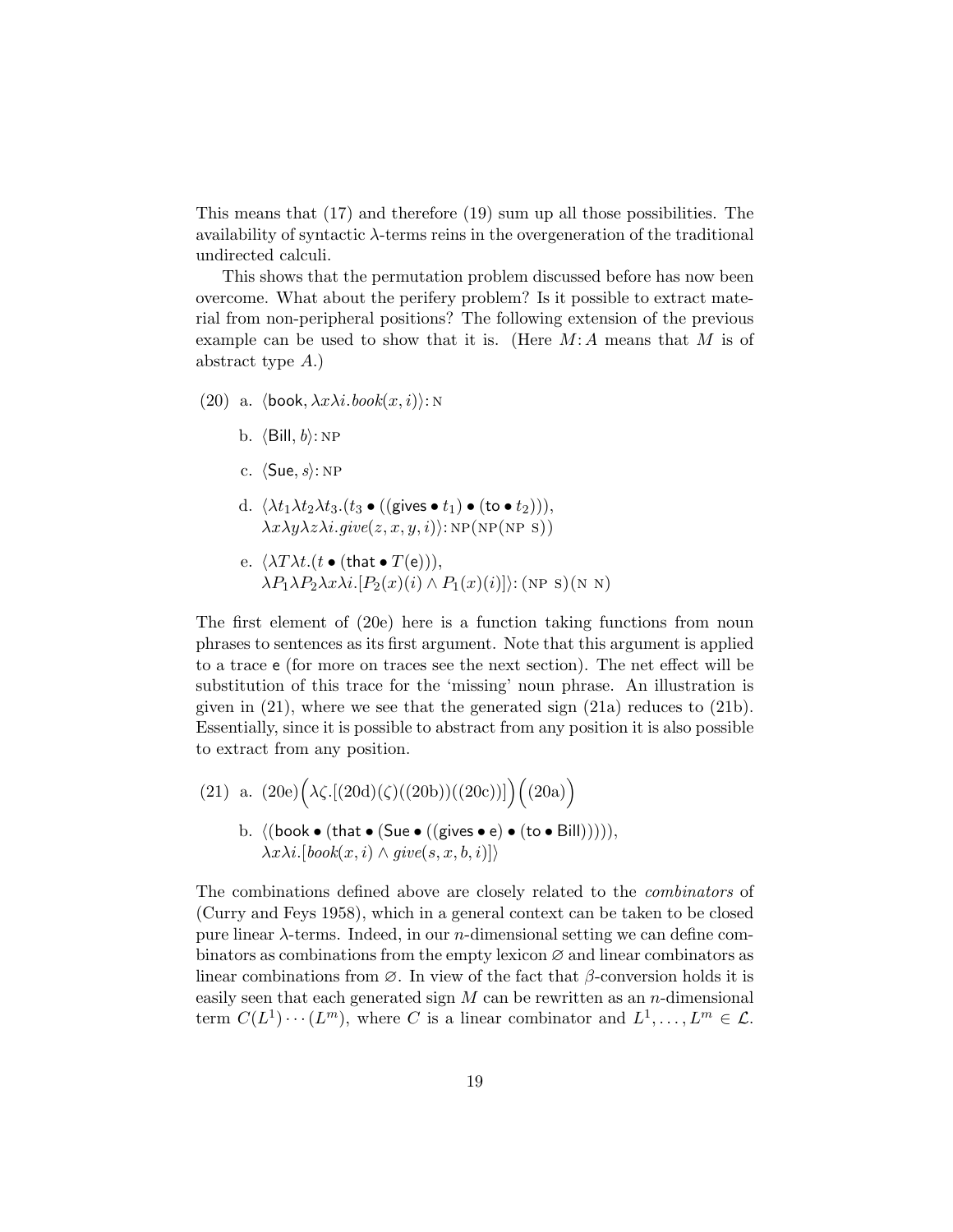Generated signs can be obtained from lexical elements with the help of linear combinators.

This clearly brings us close to Combinatory Categorial Grammar (CCG, see e.g. (Ades and Steedman 1982, Szabolsci 1989, Steedman 1996, Jacobson 1999)) where all possible combinators are investigated for their linguistic relevance. But CCG, like the Lambek Calculus, depends on directionality and derivations and we want to do away with those.

The definitions given thus far define the notion of Lambda Grammars that was also present in (Muskens 2001a, Muskens 2001b), but there is an alternative perspective on the formalism that arises from independent work by Philippe de Groote on *Abstract Categorial Grammars* ((de Groote 2001, de Groote 2002)). For a precise definition of Abstract Categorial Grammars, or ACGs, the reader is referred to the works mentioned, but the main idea is as follows. ACGs consist of an abstract vocabulary and a concrete vocabulary. The former is essentially a collection of constants that are assigned abstract types, as in (22a-c). Over such abstract vocabularies linear  $\lambda$ -terms are considered, such as (22d), which should be compared with (17a).

 $(22)$  a. EVERY-MAN: (NP S)S

- b. A-WOMAN:  $(NP S)S$
- c. LOVES:  $NP(NP S)$
- d. A-WOMAN $(\lambda \zeta$ . [EVERY-MAN(LOVES $(\zeta))$ ]

A concrete vocabulary, on the other hand, is a collection of constants with concrete types. A type homomorphism sends abstract types to concrete types (this type homomorphism is what we have called a concretization operator) and there is also a  $\lambda$ -term homomorphism sending linear  $\lambda$ -terms over the abstract vocabulary to  $\lambda$ -terms<sup>4</sup> over the concrete vocabulary. The function  $F_1$  in (23) is an example of such a  $\lambda$ -term homomorphism. Given  $(23a-c)$ ,  $(23d)$  must be the case.

(23) a.  $F_1(\text{EVERY-MAN}) = \lambda T.T(\text{every} \bullet \text{man})$ 

b.  $F_1(A-WOMAN) = \lambda T.T(a \bullet woman)$ 

<sup>&</sup>lt;sup>4</sup>In fact de Groote requires the values of this  $\lambda$ -term homomorphism to also be *linear* λ-terms. This means that e.g.  $λPλi∀x[man(x, i) → P(x)(i)]$  is not strictly a legitimate value for  $F_2$  in (24) below. I have suppressed this issue from the main text for ease of exposition.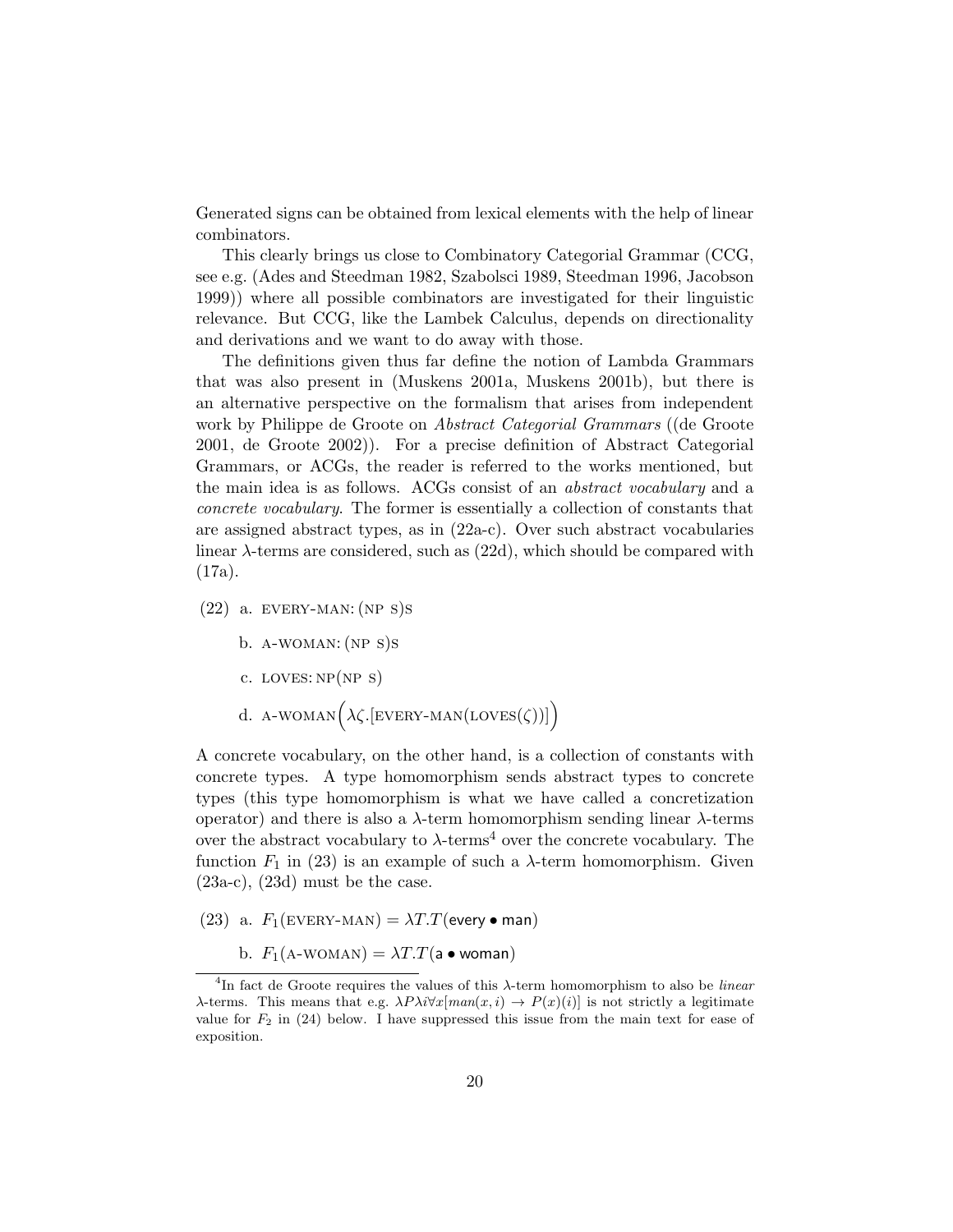c. 
$$
F_1(\text{LOVES}) = \lambda t_1 \lambda t_2.(t_2 \bullet (\text{loves} \bullet t_1))
$$
  
d.  $F_1(A\text{-WOMAN}(\lambda \zeta \cdot [\text{EVERY-MAN}(\text{LOVES}(\zeta))]) ) =$   
((every  $\bullet$  man)  $\bullet$  (loves  $\bullet$  (a  $\bullet$  woman)))

This sketches the set-up of one Abstract Categorial Grammar, but we could have a second one with the same abstract vocabulary but with its concrete vocabulary now drawn from the constants we have used in the semantic component. A second  $\lambda$ -term homomorphism  $F_2$  could be defined by (24ac), so that (24d) would become true.

(24) a.  $F_2(\text{EVERY-MAN}) = \lambda P \lambda i \forall x [man(x, i) \rightarrow P(x)(i)]$ b.  $F_2(A\text{-WOMAN}) = \lambda P \lambda i \exists x [woman(x, i) \wedge P(x)(i)]$ c.  $F_2(\text{LOVES}) = \lambda x \lambda y \lambda i. love(y, x, i)$ d.  $F_2(A-WOMAN(\lambda\zeta.[\text{EVERY-MAN}(\text{LOVES}(\zeta))])$  =  $\lambda i \exists y [woman(y, i) \land \forall x [man(x, i) \rightarrow love(x, y, i)]]$ 

These two abstract categorial grammars do what our lambda grammar with lexicon (16) does, for clearly  $M = \langle M_1, M_2 \rangle$  is generated from that lexicon if and only if there is a linear term  $N$  over the abstract vocabulary in  $(22)$  such that  $F_1(N) = M_1$  and  $F_2(N) = M_2$ . More in general, any *n*-dimensional lambda grammar can be interpreted by a collection of  $n$  abstract categorial grammars with the same abstract vocabulary.<sup>5</sup>

# 4 More Structure

In the previous section the main ideas behind Lambda Grammars were explained in some generality. Here we consider one possible way to make these general ideas more concrete. In particular, we will look at an implementation with three dimensions, one for phrase structure, one for semantics, and one for feature structures. Each of these dimensions will have its own logic.

 ${}^{5}$ These statements hold modulo a minor adjustment of definitions. Either ACGs must allow the images of constants from the abstract vocabulary under the  $\lambda$ -term homomorphism to be non-linear, or Lambda Grammars must disallow non-linearity in the  $\lambda$ -terms that lexical signs consist of (see the previous note). The possibility of having non-linear terms in lexical elements seems essential given linguistic phenomena such as reflexives or anaphoric relations. A theory such as ours that treats all combination as linear must treat such phenomena, that clearly involve the identification of argument places, as lexical. Non-linearity also seems essential for semantic terms. See also the discussion in (de Groote 2001).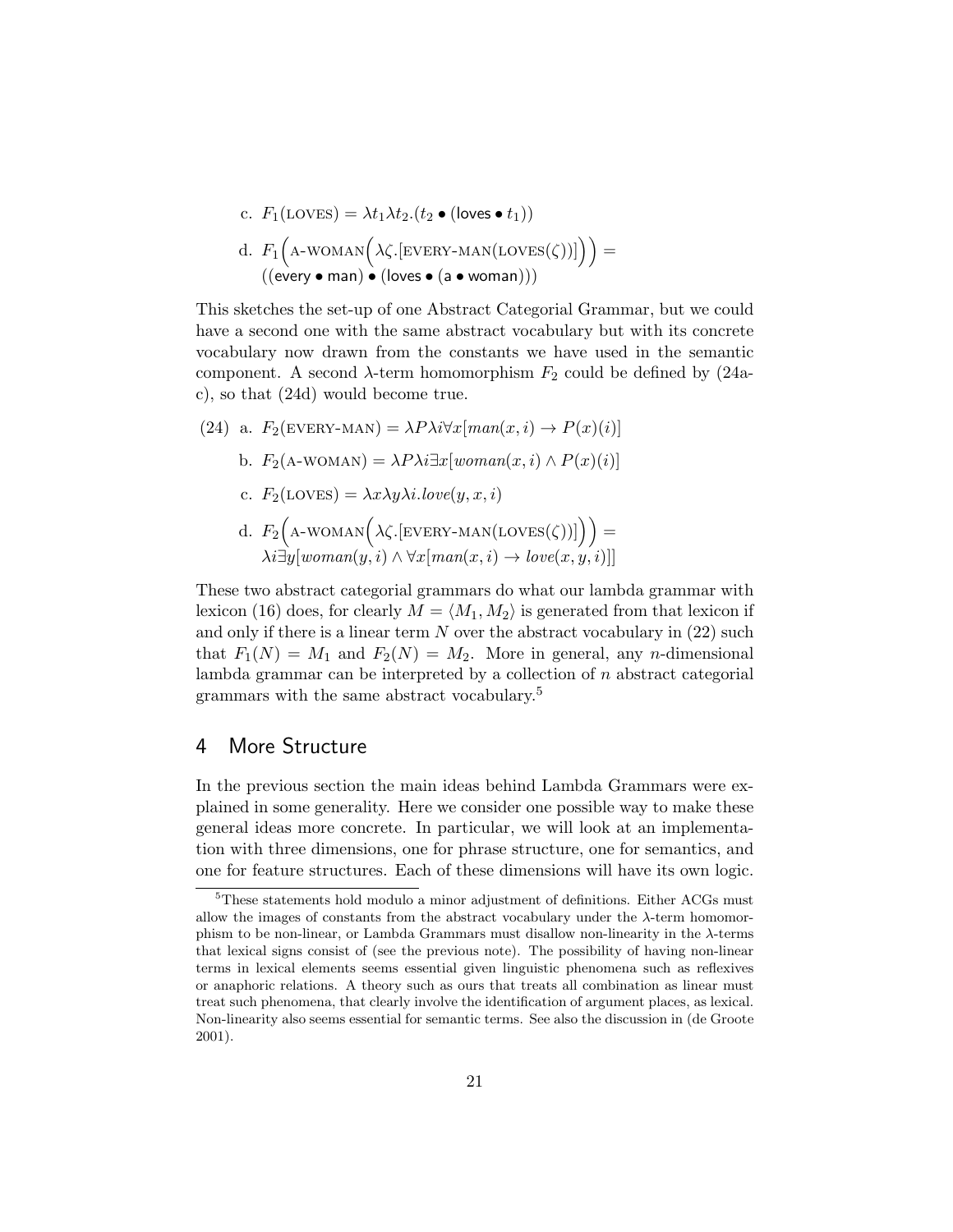#### 4.1 Phrase structure

For the logic of the phrase structure dimension we will borrow heavily from fairly recent 'multi-modal' approaches to categorial grammar such as (Morrill 1994, Moortgat 1997). The main difference with these approaches will be that we will situate the logic entirely within the phrase structure dimension.

The basic idea behind the multi-modal approach is that syntax deals with 'resources' (think of these as tree nodes or string positions, but the general notion is more abstract) that can be combined in various 'modes'. The usual operation of taking two constituents and providing them with a mother might be such a mode. Let us call it mode  $c$ , and let us associate with it a ternary relation  $R^c$  such that  $R^c(k, k_1, k_2)$  is meant to express that k is the mother of  $k_1$  and  $k_2$ , while  $k_1$  precedes  $k_2$ . This ternary relation can now be interpreted as an accessibility relation and can be used to define a product •, by writing  $A \bullet B$  for  $\lambda k. \exists k_1 k_2 [R^c(k, k_1, k_2) \wedge A(k_1) \wedge B(k_2)].$ Readers familiar with modal logic will recognize this as a generalization of the usual interpretation of the operator  $\diamond$ . The term (john  $\bullet$  (sees  $\bullet$  mary)) is now shorthand for

$$
\lambda k \exists k_1 k_2 [R^c(k, k_1, k_2) \land \mathsf{john}(k_1) \land \exists k_3 k_4 [R^c(k_2, k_3, k_4) \land \mathsf{sees}(k_3) \land \mathsf{many}(k_4)]]
$$

and many of the expressions used in section 3 can now also be taken to abbreviate terms built up with the help of  $R^c$ .

More in general, whenever we want to assume that a certain mode of combination  $m$  is present in the syntactic component of the language, combining two resources into a third, we can model this by introducing a ternary relation  $R^m$  (type  $(\nu \times \nu \times \nu)t$ ) and axiomatizing its basic properties, together with its relations to other modes of combination. Sets of resources can then be combined into other sets of resources using the following binary modality.

(25) 
$$
\lambda t_1 t_2 \lambda k. \exists k_1 k_2 [R^m(k, k_1, k_2) \wedge t_1(k_1) \wedge t_2(k_2)]
$$

This modality will normally be written as an operator  $\bullet_m$ , in infix notation. The reader will recognize the standard semantics for products in the multimodal Lambek Calculus.

We must provide the relation  $R<sup>c</sup>$  considered above with some axioms, for while terms like (john  $\bullet$  (sees  $\bullet$  mary)) very much look like the usual tree structures, we have not in fact connected the relation  $R<sup>c</sup>$  with any notion of linear precedence. There is also no connection between nodes k that the term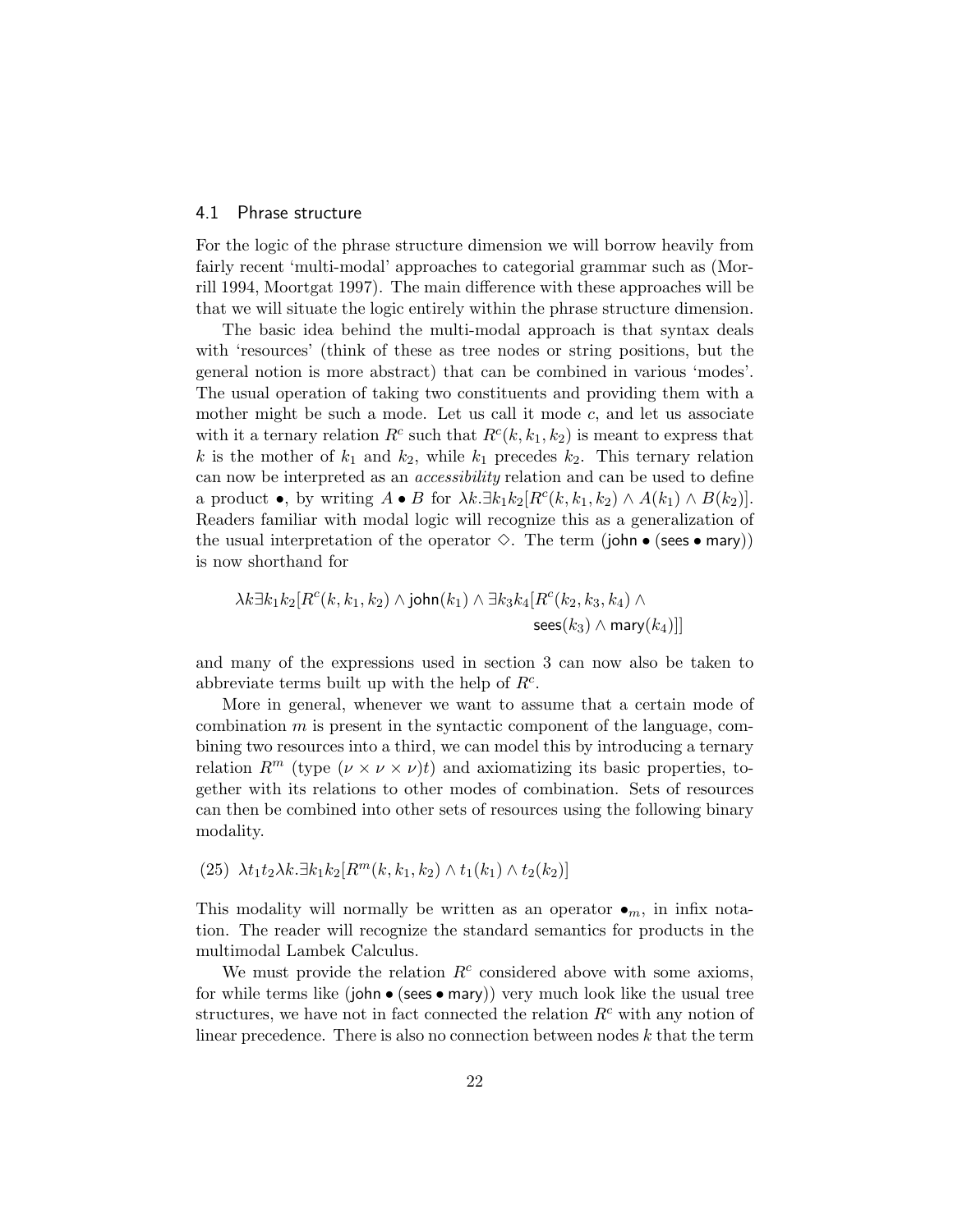(john•(sees•mary)) can be predicated of and the string *john sees mary*. As it is the grammarian's business to connect strings with their possible semantic values, there is a gap to be filled here. We will consider two ways in which this might be done.

The first way provides the  $\nu$  domain with binary relations  $\triangleleft^+$  and  $\triangleleft$ , which stand for proper dominance and precedence and impose the necessary structure on these by means of axioms (see also (Cornell 1994, Backofen, Rogers and Vijay-Shankar 1995, Muskens 2001c)). Here we just adopt the requirements in  $(26)$ . The two relations are strict partial orders  $((26a))$ , related by *Inheritance*  $((26b,c))$ , and there is an immediate dominance relation  $\triangleleft$ , defined in terms of  $\triangleleft^+$  ((26d)).

(26) a.  $\triangleleft^+$  and  $\triangleleft$  are irreflexive and transitive

b. 
$$
\forall k_1 k_2 k_3 [[k_1 \lhd^+ k_2 \wedge k_1 \prec k_3] \rightarrow k_2 \prec k_3]
$$
  
\nc.  $\forall k_1 k_2 k_3 [[k_1 \lhd^+ k_2 \wedge k_3 \prec k_1] \rightarrow k_3 \prec k_2]$   
\nd.  $\forall k_1 k_2 [k_1 \lhd k_2 \leftrightarrow \forall k_3 [k_1 \lhd^+ k_3 \lhd^+ k_2 \rightarrow [k_3 = k_1 \vee k_3 = k_2]]]$ 

These requirements in themselves do not suffice to axiomatize the notion of linguistic tree. For instance, the usual requirement of Rootedness fails, as does the requirement of *Exhaustivity* in  $(27)$ .

(27) 
$$
\forall k_1 k_2 [k_1 \prec k_2 \lor k_2 \prec k_1 \lor k_1 \lhd^+ k_2 \lor k_2 \lhd^+ k_1 \lor k_1 = k_2]
$$

But the axioms are sufficient for our purposes if we explicate  $R<sup>c</sup>$  as the usual mother-daughters relationship by the following definition.

(28) 
$$
\forall kk_1k_2 [R^c(k, k_1, k_2) \leftrightarrow k \prec k_1 \land k \prec k_2 \land k_1 \prec k_2]
$$

Suppose we have some  $\nu t$  term, t which is built up from  $\nu t$  terms like every, man, a, etc. with the help of  $\bullet$ . Then  $t(k)$  holds if and only if k is the top node of the obvious tree. For example,  $(\mathsf{join} \bullet (\mathsf{sees} \bullet \mathsf{mary}))(k)$  is true iff k is the root of the linguistic tree for John sees Mary. In general, Exhaustivity will hold for the nodes dominated by  $k$ , as the reader can easily verify.

While this first method connects our type  $\nu t$  terms with sets of linguistic trees (without category labels, but see the section on feature information below), the second method, which will be adopted here, more directly connects them with sets of strings. In fact, we can take all resources to be strings in the second approach, although  $R<sup>c</sup>$  gives more structure than just string concatenation.

Let us axiomatize string concatenation as in (29), where the  $\nu(\nu\nu)$  function  $\cdot$  is stipulated to be monoidal (with 1 a constant of type  $\nu$ ).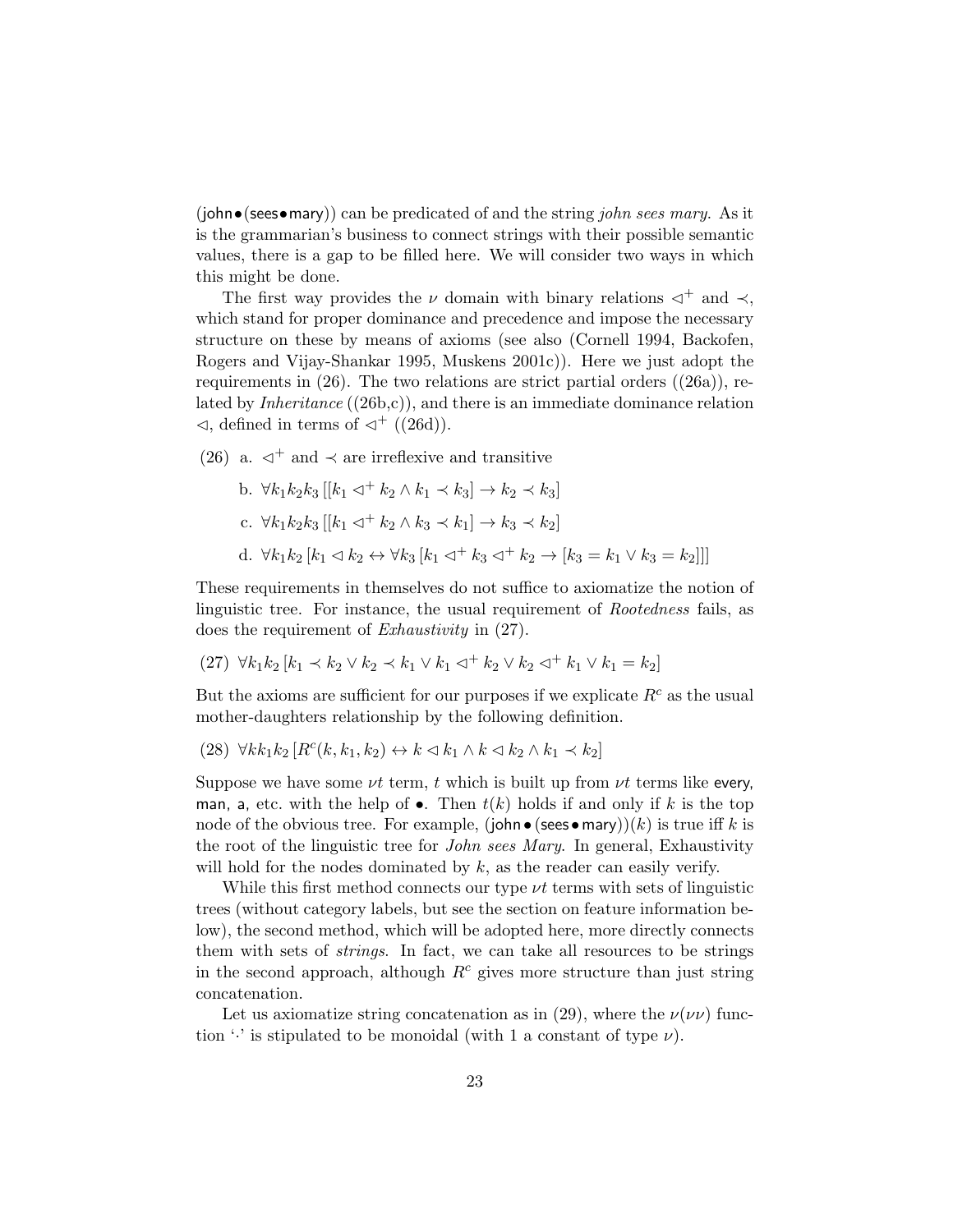(29) a. 
$$
\forall k_1 k_2 k_3 (k_1 \cdot k_2) \cdot k_3 = k_1 \cdot (k_2 \cdot k_3)
$$
  
b.  $\forall k k \cdot 1 = k = 1 \cdot k$ 

We introduce an associative modality  $\bullet_0$ , written  $\circ$ , by adopting (30a) as a definition for the underlying relation  $R^0$  and we connect the new modality with the old one by means of (30b).

(30) a. 
$$
\forall k k_2 k_3 [R^0(k, k_1, k_2) \leftrightarrow k = k_1 \cdot k_2]
$$
  
b.  $\forall k k_2 k_3 [R^c(k, k_1, k_2) \to R^0(k, k_1, k_2)]$ 

These stipulations ensure, for example, that if (john  $\bullet$  (sees $\bullet$  mary))(k) holds, there are  $k_1$ ,  $k_2$ , and  $k_3$ , such that  $k = k_1 \cdot k_2 \cdot k_3$ , john $(k_1)$ , sees $(k_2)$ , and mary( $k_3$ ). Moreover, we have john  $\circ$  sees  $\circ$  mary( $k$ ). But, clearly, ((john  $\bullet$ sees) • mary)(k) need not hold and the • modality provides a more finegrained structuring of the relevant domain than ◦ does.

The trace e that we had occasion to use in the previous section can be defined in terms of the monoidal unity 1.

(31) 
$$
e = \lambda k \cdot k = 1
$$

Essentially, this will set e to the singleton  $\{1\}$  and it will hold that  $A \circ e =$  $A = e \circ A$  for any A.

The reader familiar with multimodal categorial grammar has recognized (30b) as the 'frame condition' corresponding to an inclusion postulate connecting the  $\bullet$  and  $\circ$  modalities. Let us also formulate this inclusion postulate. Writing  $A \sqsubseteq B$  for  $\forall k [A(k) \rightarrow B(k)]$  if A and B are  $\nu t$  terms, (32) readily follows from (25) and the assumption in (30b).

 $(32)$   $A \bullet B \sqsubseteq A \circ B$ 

The fact that (john • (sees • mary))  $\subseteq$  john  $\circ$  sees  $\circ$  mary can now also be established directly on the level of the modalities, with the help of (32) and the second of the following two monotonicity rules. These rules obviously hold for all modalities  $\bullet_m$  formed with (25).

(33) 
$$
A \subseteq A'
$$
  

$$
A \bullet_m B \subseteq A' \bullet_m B \uparrow mon \quad B \subseteq B'
$$
  

$$
A \bullet_m B \subseteq A \bullet_m B' \mod \uparrow
$$

Other postulates can also be obtained by assumption of the relevant frame conditions and the multimodal game can be played. By way of example we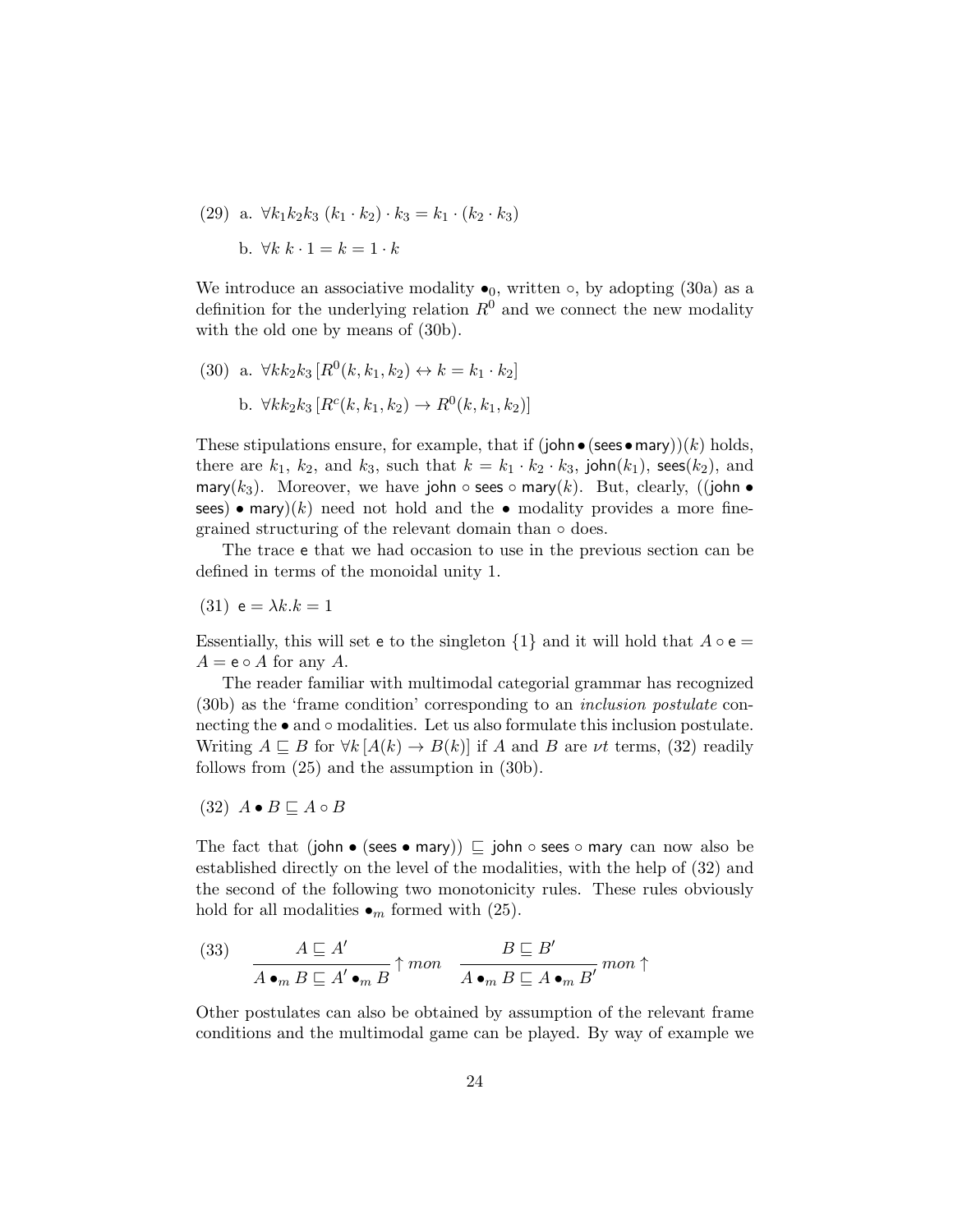shall introduce two more modalities and give interaction postulates. The first of these is written as  $\bullet_w$  and models the *right wrap* that was discussed in (Bach 1979, Bach 1984) and has been kicking around in the categorial literature ever since.  $(34a)$  is the condition governing its interaction with  $\bullet$ and (34b) is the resulting interaction principle derivable from (34a).

(34) a. 
$$
\forall k_1 k_2 k_3 k_4 [\exists k [R^w(k_1, k_2, k) \land R^c(k, k_3, k_4)] \leftrightarrow
$$
  
\n $[\exists k [R^c(k_1, k_3, k) \land R^c(k, k_2, k_3)]]$   
\nb.  $A \bullet_w (B \bullet C) = B \bullet (A \bullet C)$ 

The wrapping modality allows insertion of an element after the first element of a structure.

The last modality we want to define provides an inverse to wrapping and will be called *unwrapping*. It will be a unary modality, based on a binary underlying accessibility relation. The general way to define unary modalities  $\Diamond_m$  from binary relations  $R^m$ , familiar from standard modal logic, is that in (35).

(35) 
$$
\lambda t \lambda k \exists k'[R^m(k, k') \wedge t(k')]
$$

Our unwrapping modality  $\Diamond_u$  will be based on the interaction constraint in (36a), from which (36b) is derivable. It essentially allows us to 'raise' the second element of a structure to a frontal position (note that  $\Diamond_u(A \bullet (B \bullet$  $(C)$ ) =  $B \bullet (A \bullet C)$  via (34b)).

(36) a. 
$$
\forall k_1 k_2 k_3 [\exists k [R^u(k_1, k) \land R^w(k, k_2, k_3)] \leftrightarrow R^{\bullet}(k_1, k_2, k_3)]
$$
  
b.  $\diamond_u (A \bullet_w B) = A \bullet B$ 

The discussion makes it clear that the essentialities of the multimodal enterprise can be regained in the present set-up. But the multimodal game is best played in the phrase structure dimension, and should, I think, be factored out of the general combinatorics of language. With postulates such as (32), (34b), (36b), and the monotonicity rules in (33) we do get a calculus, but the calculus is simple. Even with more inclusion postulates and interaction postulates added, it will be much simpler than the usual multimodal calculi.

In a set-up where all elements of type  $\nu$  can be taken to be strings, there is a special interest in  $\nu t$  terms that are built up from lexical  $\nu t$  terms with the help of ∘ alone. Let us call the latter ∘-terms. Suppose  $\langle S_1, S_2, \ldots, S_n \rangle$ is a generated sign with phrase structure component  $S_1$  and that  $S_1 \subseteq S_1'$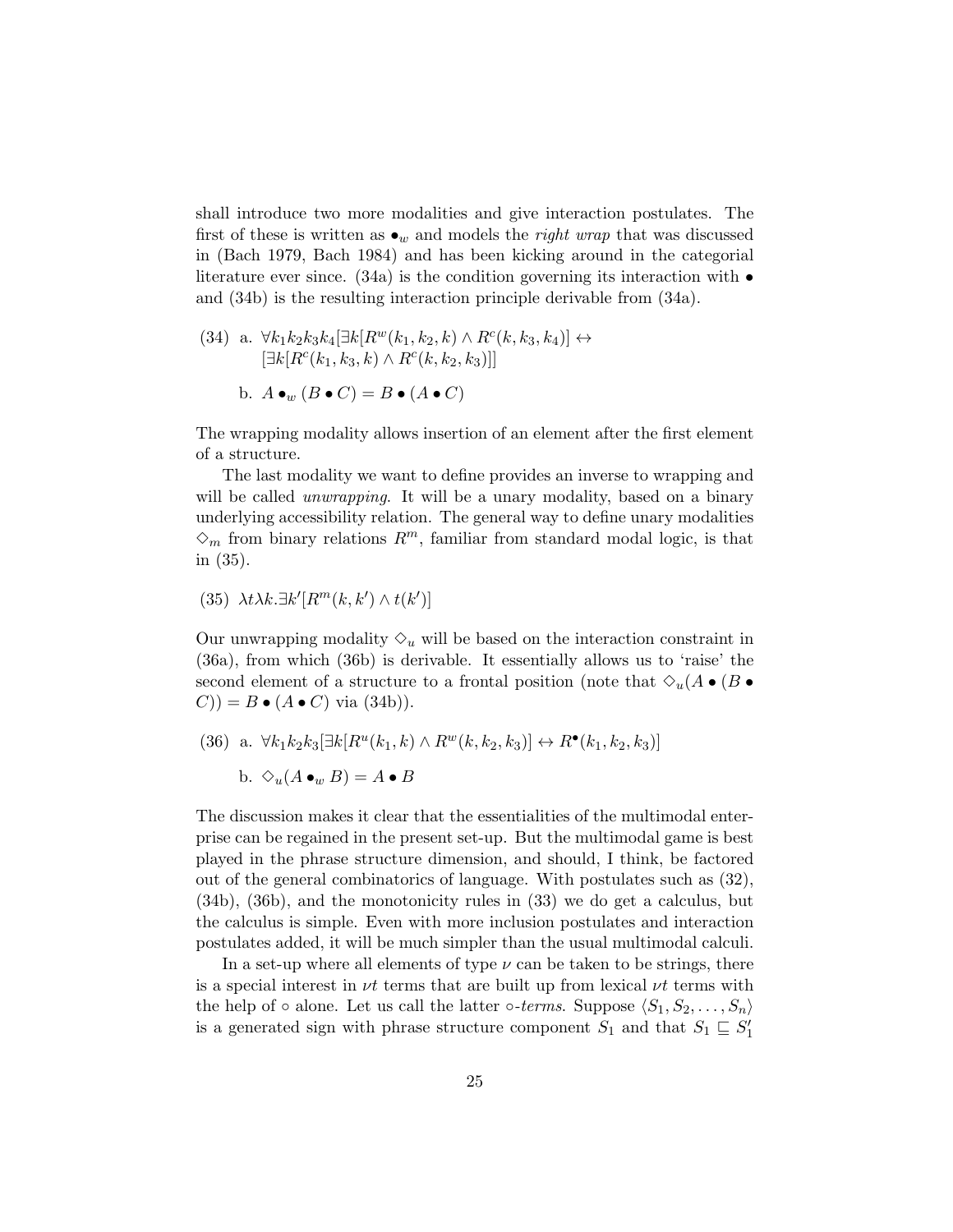is derivable given some fixed set of axioms. Then we call  $\langle S_1', S_2, \ldots, S_n \rangle$ a derivable sign. In general, if a sign is generated, then any resource that belongs to the extension of the phrase structure component can have the semantics component as its associated meaning. In a set-up in which all resources are strings, the derivable signs with a ◦-term as phrase structure element provide a direct connection between string and meaning.

#### 4.2 Semantics

We will take a straightforward possible worlds approach in the semantics dimension, essentially that of (Montague 1973), but streamlined in the way of (Muskens 1995). The function sending categories to types in PTQ is not strictly in agreement with our previous requirement that  $c^2(AB)$  =  $c^2(A)c^2(B)$ , and this brings with it certain complications (but see (Hendriks 1993)). However, (Muskens 1995) shows that a slight reformulation of the theory, which does conform to such a requirement, is in fact equivalent. The reformulation uses a many-sorted classical type logic (compare (Gallin 1975)), not Montague's IL.

It should be emphasized again that the constraint that  $c^2(AB) = c^2(A)c^2(B)$ leaves considerable freedom in the way the semantic dimension is implemented. For example, a category-to-type function  $c^2$  that sends NP to the type  $\pi$  of discourse referents and s to  $s(st)$ , in the way of (Muskens 1996), can be used to combine categorial grammar with Discourse Representation Theory (Kamp and Reyle 1993). See (Muskens 1994) for an elaboration of this idea in the context of the Lambek Calculus. Many other variations are possible.

#### 4.3 Features

It is useful to have features as an extra dimension in our signs. We consider the first-order axiomatisation of features given in (Johnson 1991). A feature structure consists of a collection of feature nodes connected by labeled transitions, as in (37). Feature nodes will be assigned type  $\varphi$ ; attributes labelling transitions will have type  $\alpha$ .

$$
\begin{array}{cccc}\n(37) & & \text{subj} & \bullet & \text{agr} & \bullet & 3\text{sg} \\
\bullet & & & \text{vform} & \bullet & \text{pres}\n\end{array}
$$

(38)  $\lambda f \exists f' [arc(f, subj, f') \wedge arc(f', agr, 3sg) \wedge arc(f, vform, pres)]$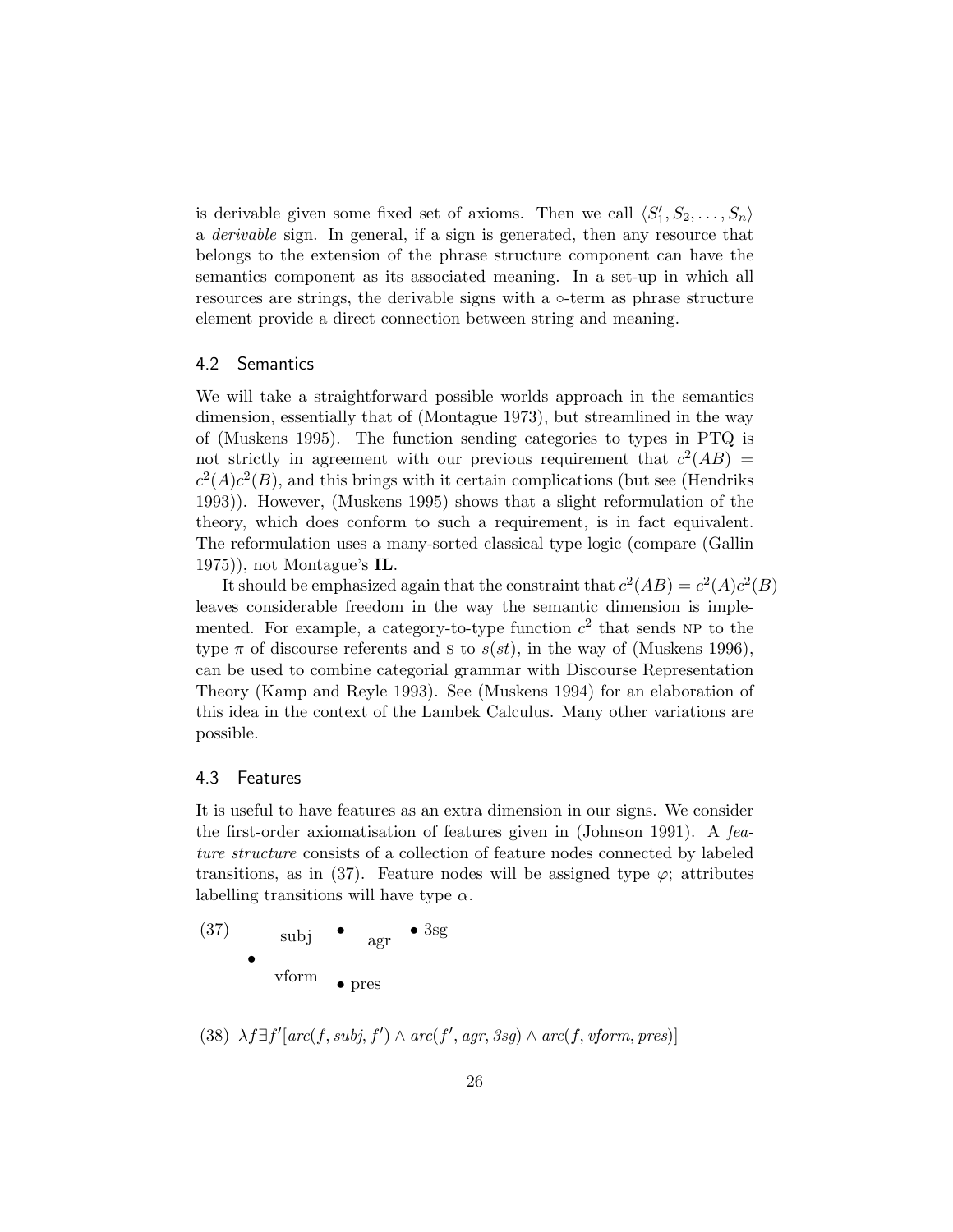That feature nodes are connected can be expressed using the three-place relation symbol arc of type  $(\varphi \times \alpha \times \varphi)t$ , with  $arc(f_1, a, f_2)$  saying that  $f_1$ and  $f_2$  are connected by an arc labeled a. This is illustrated in (38), a  $\varphi t$ term satisfied by leftmost node of  $(37)$ . Here constants such as *agr*, *subj*, *vform, cat,...* are of type  $\alpha$  and denote attributes, while constants such as 3sg,  $-3sg$ , past, pres, V, N, +, -, ... are of type  $\varphi$ . We typically use them to denote graph nodes that have no successors and stand for atomic feature values. The set of constants of type  $\varphi$  is called  $C_{val}$ .

The following three axioms are a direct adaptation from (Johnson 1991). The first puts a functionality requirement on the transition relation. The second embodies the constraint that atomic features have no further attributes. And the third axiom schema gives constant-constant clashes by requiring that  $past \neq 3sg, 3sg \neq -3sg, past \neq pres, V \neq N$ , etc.

- (39) a.  $\forall a \forall f_1 f_2 f_3[[arc(f_1, a, f_2) \land arc(f_1, a, f_3)] \rightarrow f_2 = f_3]$ b.  $\forall a \forall f \neg \text{arc}(c, a, f)$ , where  $c \in C_{val}$ 
	- c.  $c \neq c'$ , for all syntactically distinct pairs  $c, c' \in C_{val}$

The first and third of these axioms work together to obtain the effect of unification, with intersection doing all the work. For example,  $\lambda f.(40a)(f) \wedge$  $(40b)(f)$ , the intersection of (40a) and (40b), will be equivalent with (38), given (39a).

(40) a. 
$$
\lambda f \exists f' [arc(f, subj, f') \land arc(f, vform, pres)]
$$
  
b.  $\lambda f \exists f' [arc(f, subj, f') \land arc(f', agr, 3sg)]$   
c.  $\lambda f \exists f' [arc(f, subj, f') \land arc(f', agr, -3sg)]$ 

The intersection of (38) and (40c), on the other hand, will not be satisfiable. (39a) and (39c) ensure that it will denote the empty set in all models.

Defining the feature logic in this way will allow us to set up the feature dimension of our signs much in the same way as the signifier and signified dimensions were set up. We can consider lambda expressions over the feature vocabulary and combine them using application. Combinators will now also have concretizations in the feature dimension. Examples of how this works can be found in the toy grammar below.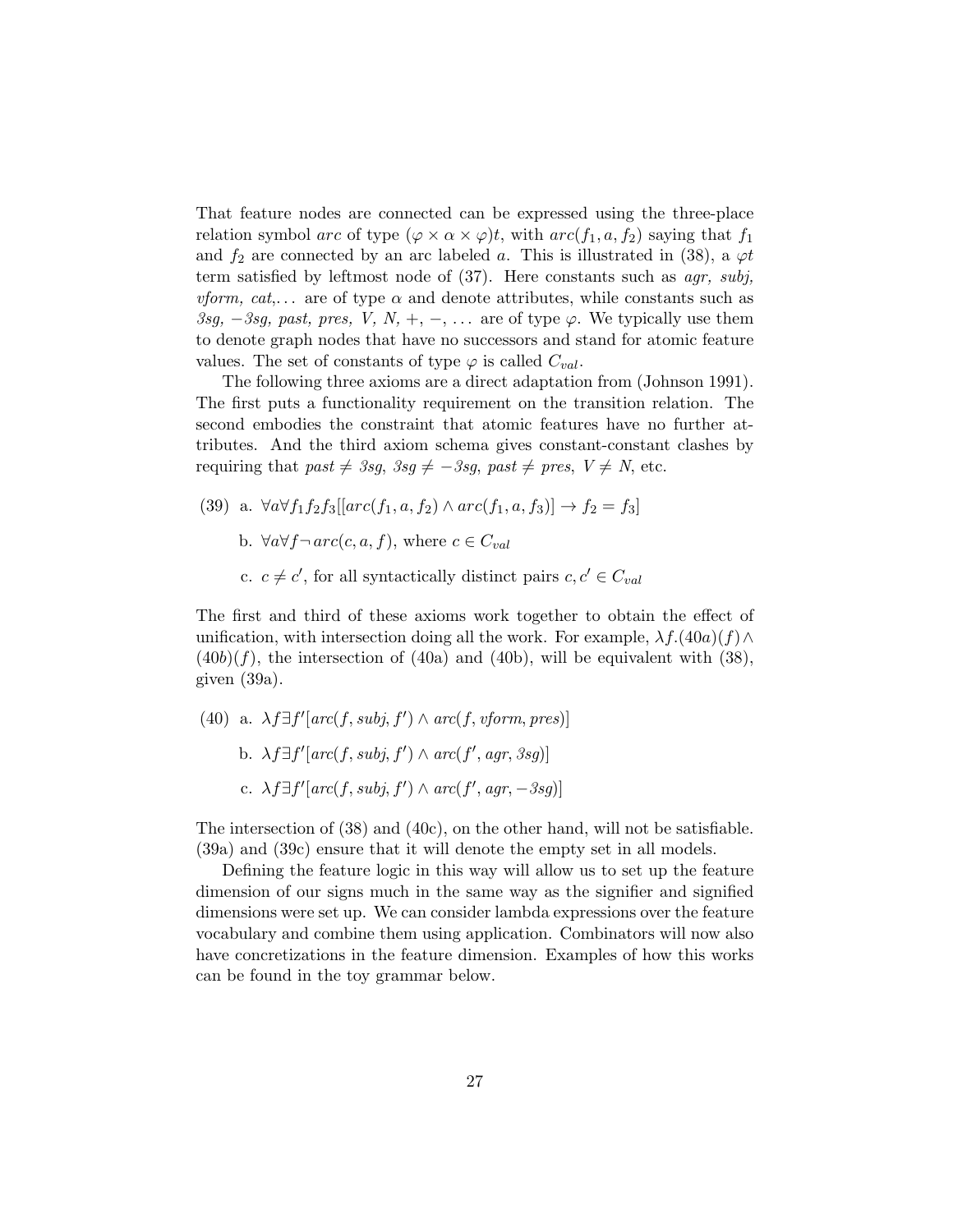#### 4.4 A Toy Grammar

In order to illustrate some of the possibilities of Lambda Grammars we give a toy grammar for a fragment of English. The grammar is based on the abstract types s, np and n. As before, concretizations of these types in each dimension can be found in Table 1.

Defining a grammar essentially amounts to providing a lexicon. Let us start with giving lexical items for some verbs. (41) lists entries for base forms of the verbs laugh, kiss and think and additionally gives two inflected forms of kiss. The entry for laugh takes a subject in order to form a sentence and therefore is assigned the abstract type (NP s). The forms of *kiss* have type (NP (NP s)) and think has type  $(S (NP S))$ . (We again refer the reader to Table 2 for some of the typographical conventions used in the lexical items of our toy grammar.)

- (41) a.  $\langle \lambda t. (t \bullet \text{laugh}),$  $laugh_{e(st)},$  $\lambda F \lambda f. \exists f_1[F(f_1) \wedge arc(f_1, cat, N) \wedge arc(f, subj, f_1) \wedge$  $arc(f, vform, base)]$ 
	- b.  $\langle \lambda t_1 t_2. (t_2 \bullet (\text{kiss} \bullet t_1)),$  $kiss_{e(e(st))},$  $\lambda F_1F_2\lambda f.\exists f_1f_2[F_1(f_1)\wedge F_2(f_2)\wedge arc(f,vform, base)\wedge$  $arc(f_1, cat, N) \wedge arc(f, obj, f_1) \wedge arc(f_2, cat, N) \wedge arc(f, subj, f_2))$
	- c.  $\langle \lambda t_1 t_2. (t_2 \bullet (\text{think} \bullet t_1)),$  $belineve_{(st)(e(st))},$  $\lambda F_1F_2\lambda f.\exists f_1f_2[F_1(f_1) \wedge F_2(f_2) \wedge arc(f,vform, base) \wedge$  $\mathit{arc}(f_1, \mathit{cat}, S) \land \mathit{arc}(f, \mathit{comp}, f_1) \land \mathit{arc}(f_2, \mathit{cat}, N) \land \mathit{arc}(f, \mathit{subj}, f_2))$
	- d.  $\langle \lambda t_1 t_2. (t_2 \bullet (\text{kisses} \bullet t_1)),$ kiss,  $\lambda F_1F_2\lambda f.\exists f_1f_2[F_1(f_1)\wedge F_2(f_2)\wedge arc(f, vform, pres)\wedge$  $\mathit{arc}(f_1, \mathit{cat}, N) \wedge \mathit{arc}(f, \mathit{obj}, f_1) \wedge \mathit{arc}(f_2, \mathit{cat}, N) \wedge \mathit{arc}(f, \mathit{subj}, f_2) \wedge$  $\{arc(f_2, agr, 3sg)]\}$
	- e.  $\langle \lambda t_1 t_2. (t_2 \bullet (\text{kissed} \bullet t_1)),$ kiss,  $\lambda F_1F_2\lambda f.\exists f_1f_2[F_1(f_1)\wedge F_2(f_2)\wedge arc(f,vform, past)\wedge$  $\mathit{arc}(f_1, \mathit{cat}, N) \land \mathit{arc}(f, \mathit{obj}, f_1) \land \mathit{arc}(f_2, \mathit{cat}, N) \land \mathit{arc}(f, \mathit{subj}, f_2)$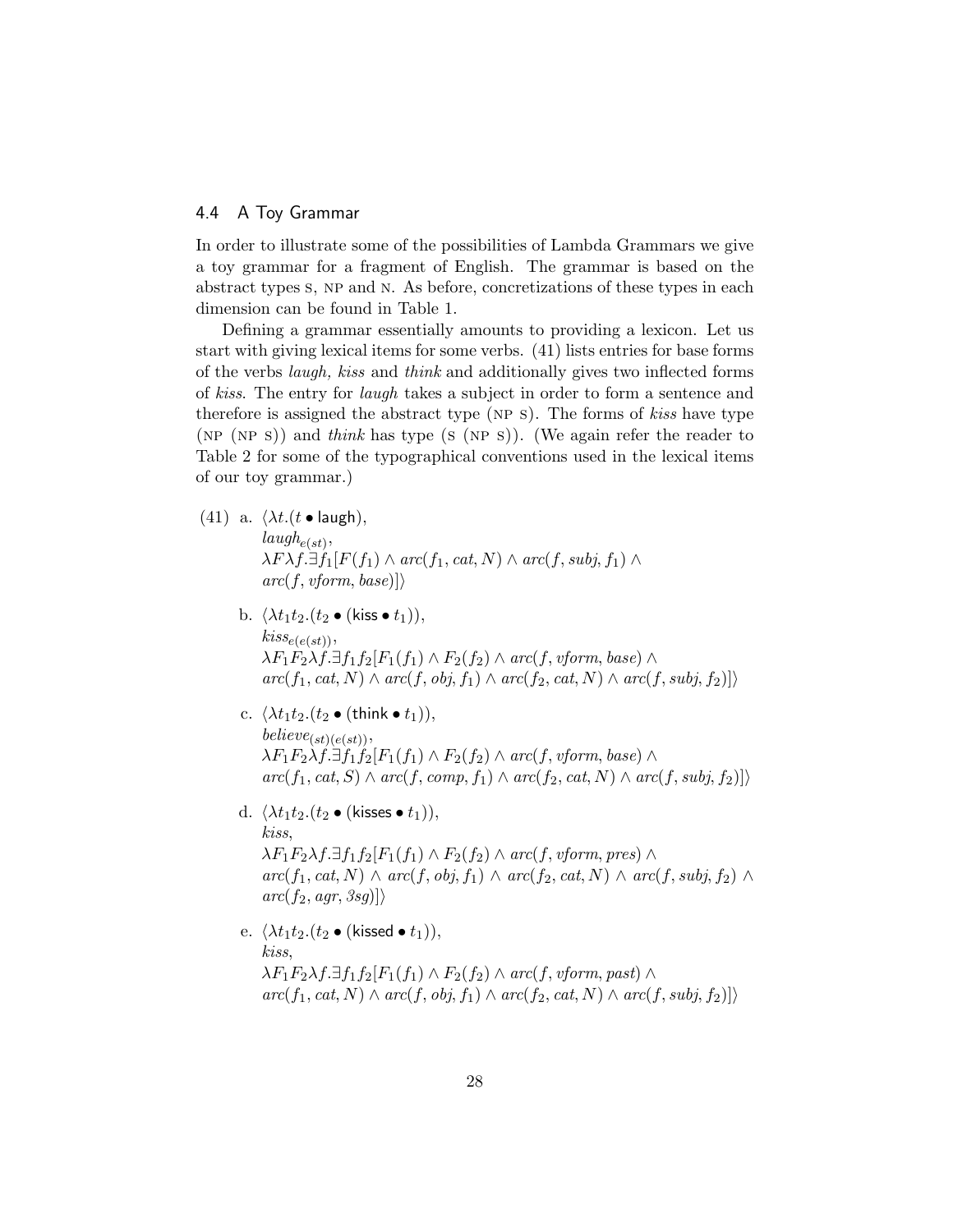| abstract type | phrase structure semantics |         | features    |
|---------------|----------------------------|---------|-------------|
|               | $(d = 1)$                  | $(d=2)$ | $(d=3)$     |
|               | νt                         | st      | $\varphi t$ |
| NP            | νt                         |         | $\varphi t$ |
|               | νt                         | e(st)   | ωt          |

Table 1: Concretizations of abstract types.

The signs in  $(41)$  can be combined with arguments such as the simple NP in (42). This will lead to *untensed* sentences such as  $(43)$ , <sup>6</sup> which was obtained by pointwise application of (41a) to (42).

- (42)  $\langle$ Mary, mary,  $\lambda f. arc(f, cat, N) \wedge arc(f, agr, 3sq) \rangle$
- $(43)$   $\langle$  (Mary laugh), laugh(mary),  $\lambda f.\exists f_1[arc(f_1, cat, N) \wedge arc(f_1, agr, 3sg) \wedge arc(f, subj, f_1) \wedge$  $\{arc(f, vform, base)\}\$

Untensed forms have their use; (43), for example, could perhaps be used to build John heard Mary laugh, but it is primarily tensed forms that we are after. These can be obtained by combining an untensed sentence with one of the (s s) items in  $(44)$ .<sup>7</sup> Among the items in  $(44)$  are some auxiliaries (the first three items), but also the simple past and simple present. At first blush it may seem that in forms such as (43) a place for an auxiliary is no longer available, but here the multimodal set-up of the framework can be used to make subjects 'raise' to their intended positions. We use the wrapping modality to enforce raising of the subject over the auxiliary. An illustration will follow shortly.

(44) a.  $\langle \lambda t$ .will  $\bullet_w t$ ,  $\lambda p \lambda i \exists j [i \lt j \land j \approx i \land p(j)],$  $\lambda F \lambda f \exists f_1[F(f_1) \wedge arc(f_1, vform, base) \wedge arc(f, cat, S)]$ 

 $6$ That (43) is untensed is here represented by the fact that it gets category V, not S. The feature descriptions in (41) have not explicitly mentioned the category V, but we adopt the following redundancy postulate for convenience:  $\forall f[\exists f_1 \text{arc}(f, \text{vform}, f_1) \leftrightarrow \text{arc}(f, \text{cat}, V)]$ .

<sup>&</sup>lt;sup>7</sup>The notation  $i < j$  in (44a) and (44b) stands for 'the time component of i precedes the time component of j' while  $i \approx j$  should be interpreted as 'i and j have the same world components.' Here the objects of type s are interpreted as world-time pairs. An axiomatization of  $\lt$  and  $\approx$  can be found in (Muskens 1995).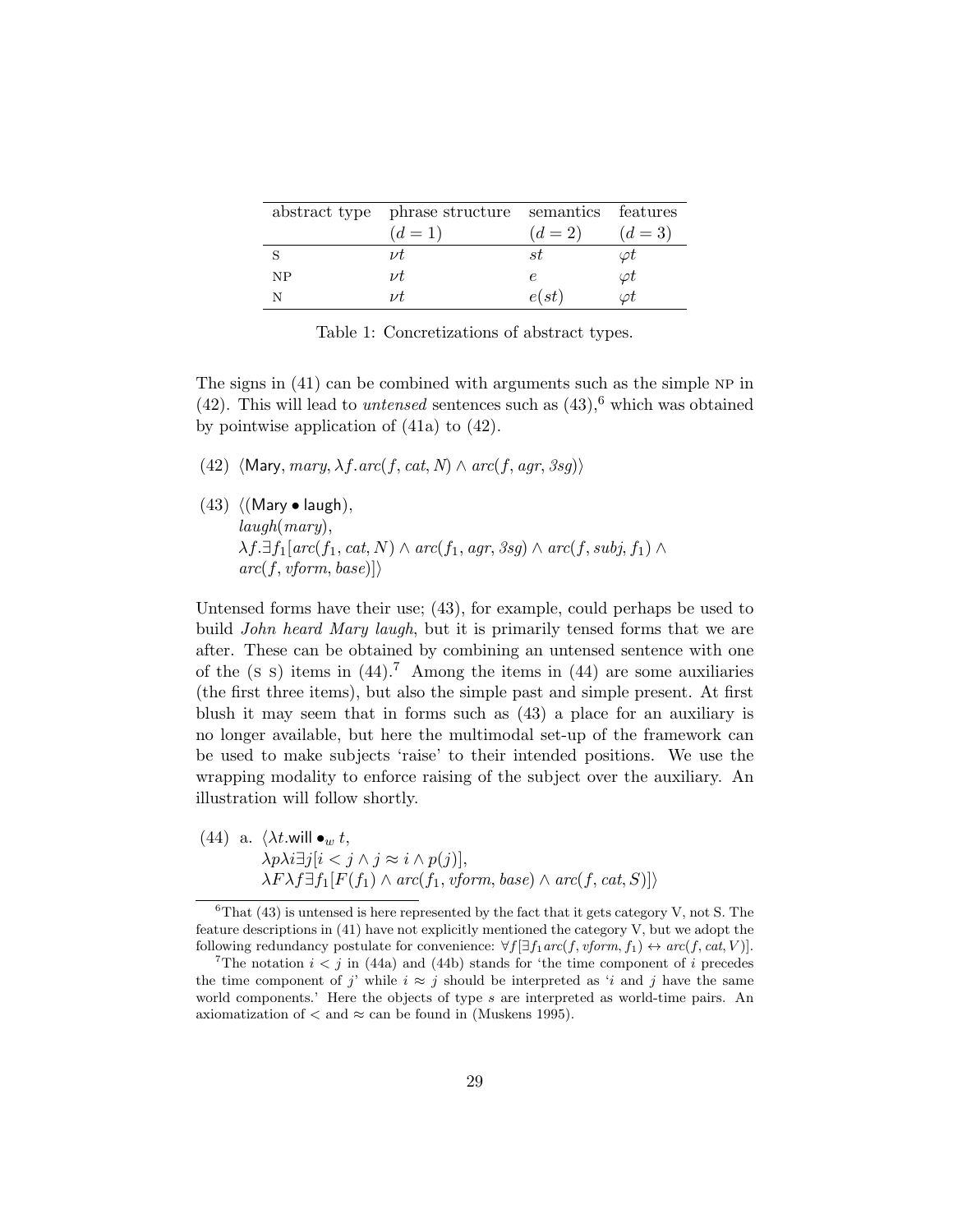| phrase structure    | semantics     | features                              |
|---------------------|---------------|---------------------------------------|
| $t$ : $\nu t$       | $x, y, z$ : e | $f$ : $\varphi$                       |
| $T: (\nu t)(\nu t)$ | i, j: s       | $F$ : $\varphi t$                     |
|                     | p:st          | $\mathcal{F}: (\varphi t)(\varphi t)$ |
|                     | P: e(st)      |                                       |

Table 2: Typographical conventions used here. Var: Type means that Var (with or without subscripts or superscripts) always has type Type.

- b.  $\langle \lambda t$ .didn't  $\bullet_w t$ ,  $\lambda p \lambda i \neg \exists j [j \langle i \wedge j \approx i \wedge p(j)],$  $\lambda F \lambda f \exists f_1[F(f_1) \wedge arc(f_1, vform, base) \wedge arc(f, cat, S)]$ c.  $\langle \lambda t$ .doesn't  $\bullet_w t$ ,
- $\lambda p \lambda i \neg p(i),$  $\lambda F \lambda f \exists f_1 f_2[F(f_1) \wedge arc(f_1, vform, base) \wedge arc(f_1, subj, f_2) \wedge$  $\{arc(f_2, agr, 3sg) \wedge arc(f, cat, S)\}\$
- d.  $\langle \lambda t. t, \rangle$  $\lambda p \lambda i \exists j [j \leq i \wedge j \approx i \wedge p(j)],$  $\lambda F \lambda f \exists f_1[F(f_1) \wedge arc(f_1, vform, past) \wedge arc(f, cat, S)]$
- e.  $\langle \lambda t. t, \rangle$  $λp.p,$  $\lambda F \lambda f \exists f_1[F(f_1) \wedge arc(f_1, vform, pres) \wedge arc(f, cat, S)]$

Suppose (44a) is applied to (43). Limiting attention to the phrase structure dimension for the moment, we obtain (will  $\bullet_w$  (Mary  $\bullet$  laugh). However, by (34a), this term is equivalent to the  $\nu t$  term (Mary  $\bullet$  (will  $\bullet$  laugh)), as desired. The procedure is somewhat reminiscent of the way in which subject moves from Spec(VP) to Spec(IP) in contemporary generative grammar. The multimodal approach lets us have our cake and eat it: We can have all arguments available on the verb already in the lexicon (which seems necessary for generating the preferred readings of sentences such as A linux box doesn't adorn every desktop). But the VP is still available as a syntactic unit and can combine with tense and adjuncts with the help of various wrapping operations modeling local movement.

In (45) the complete result of applying (44a) to (43) is given. This sign is admissable in the sense that the generated feature expression is satisfiable. Clearly, not all combinations lead to an outcome that is admissable in this sense. For example, the inflected forms in (41) must combine with the right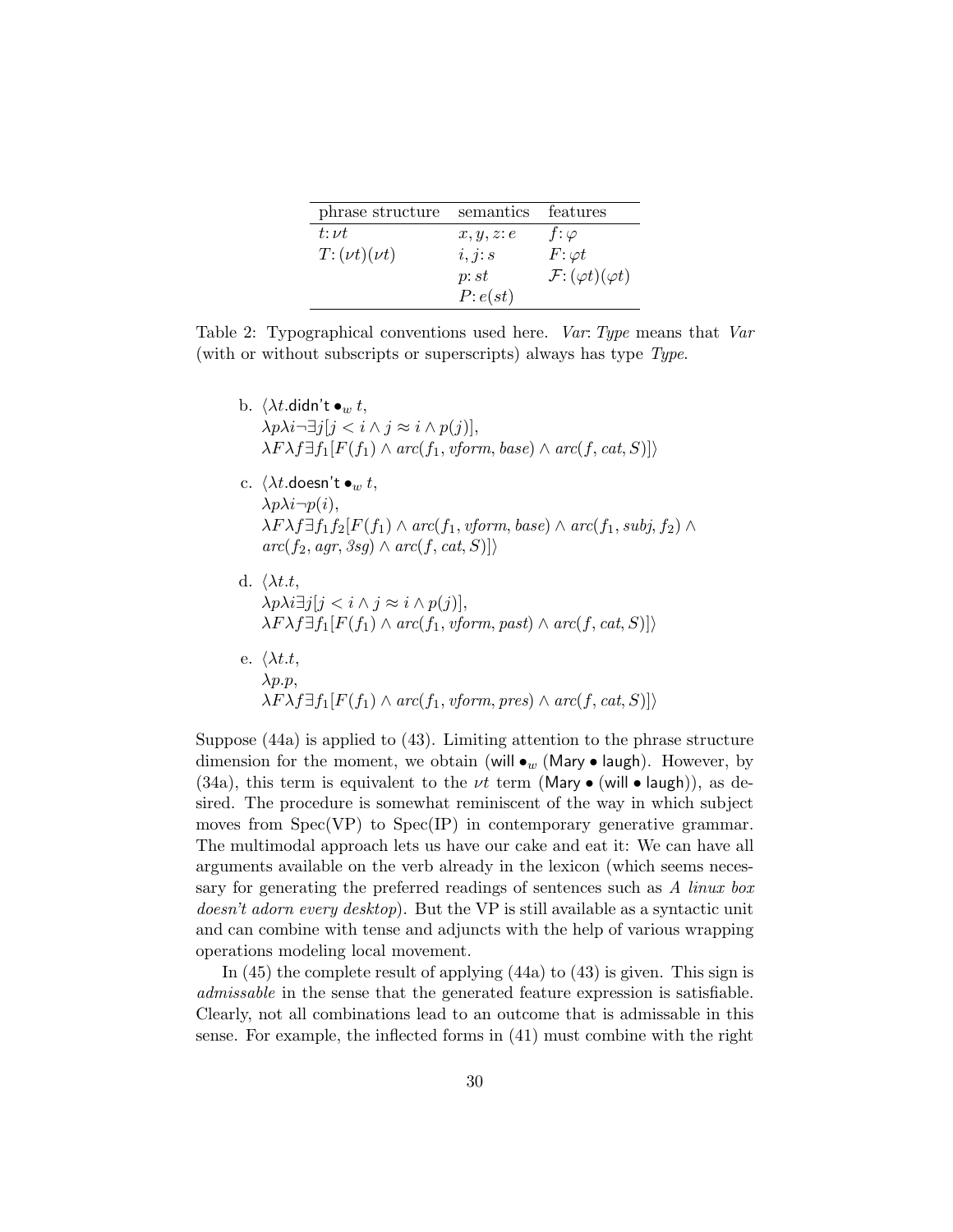tense. The feature description of the result will not be satisfiable otherwise. Similarly (41c) selects for a sentential complement while both complements of (41b) must be nominal; (41d) and (44c) require the relevant subject to be third person singular, etc.

(45)  $\langle$  (Mary  $\bullet$  (will  $\bullet$  laugh)),  $\lambda i \exists j [i \le j \land j \approx i \land \text{laugh}(\text{mary})(j)],$  $\lambda f \exists f_1 f_2[arc(f_2, cat, N) \wedge arc(f_2, agr, 3sg) \wedge$  $arc(f_1, subj, f_2) \wedge arc(f_1, vform, base) \wedge arc(f, cat, S))$ 

Most of the attributes and feature values used here were borrowed from Lexical-Functional Grammar (Kaplan and Bresnan 1982). That this is so is largely for convenience and choices other than the ones taken here can be explored. But the general set-up of the present grammar is I think deeply related to the set-up of LFG. The LFG levels of c-structure, f-structure and semantic structure are clearly present here, but, more importantly, there is also a convergence between our use of combinators and the LFG technique of reading off semantics from f-structure with the help of linear logic. The  $\sim$  fragment of intuitionistic linear logic is identical to the product-free undirected Lambek Calculus and is therefore closely related to the class of single-bind combinators we are using here.

We turn to quantifying expressions. The items for the determiners  $a$ and every (type  $(N (NP S) S))$ ) are given in (47), while (46) provides an example of a common noun entry.

(46)  $\langle \text{man}, \text{man}_{e(st)}, \lambda f.\text{arc}(f, \text{cat}, N) \wedge \text{arc}(f, \text{agr}, 3sg) \rangle$ 

(47) a.  $\langle \lambda t \lambda T.T$ (a • t),  $\lambda P' P \lambda i \exists x [P'(x)(i) \wedge P(x)(i)],$  $\lambda F \lambda \mathcal{F} . \mathcal{F}(\lambda f.F(f) \wedge arc(f, cat, N) \wedge arc(f, agr, 3sq))$ b.  $\langle \lambda t \lambda T.T$ (every  $\bullet t$ ),  $\lambda P' P \lambda i \forall x [P'(x)(i) \rightarrow P(x)(i)],$  $\lambda F \lambda \mathcal{F} . \mathcal{F}(\lambda f.F(f) \wedge arc(f, cat, N) \wedge arc(f, agr, 3sq))$ 

We can apply determiners to nouns, getting signs for every man, a woman, etc. Scope variations for, say, every man kisses a woman can be obtained by taking (41d) and using the technique of (17) to get the quantifiers into position, after which tense can be brought in. Here we get only two readings since present tense was treated as the identity operator, in Montague's way.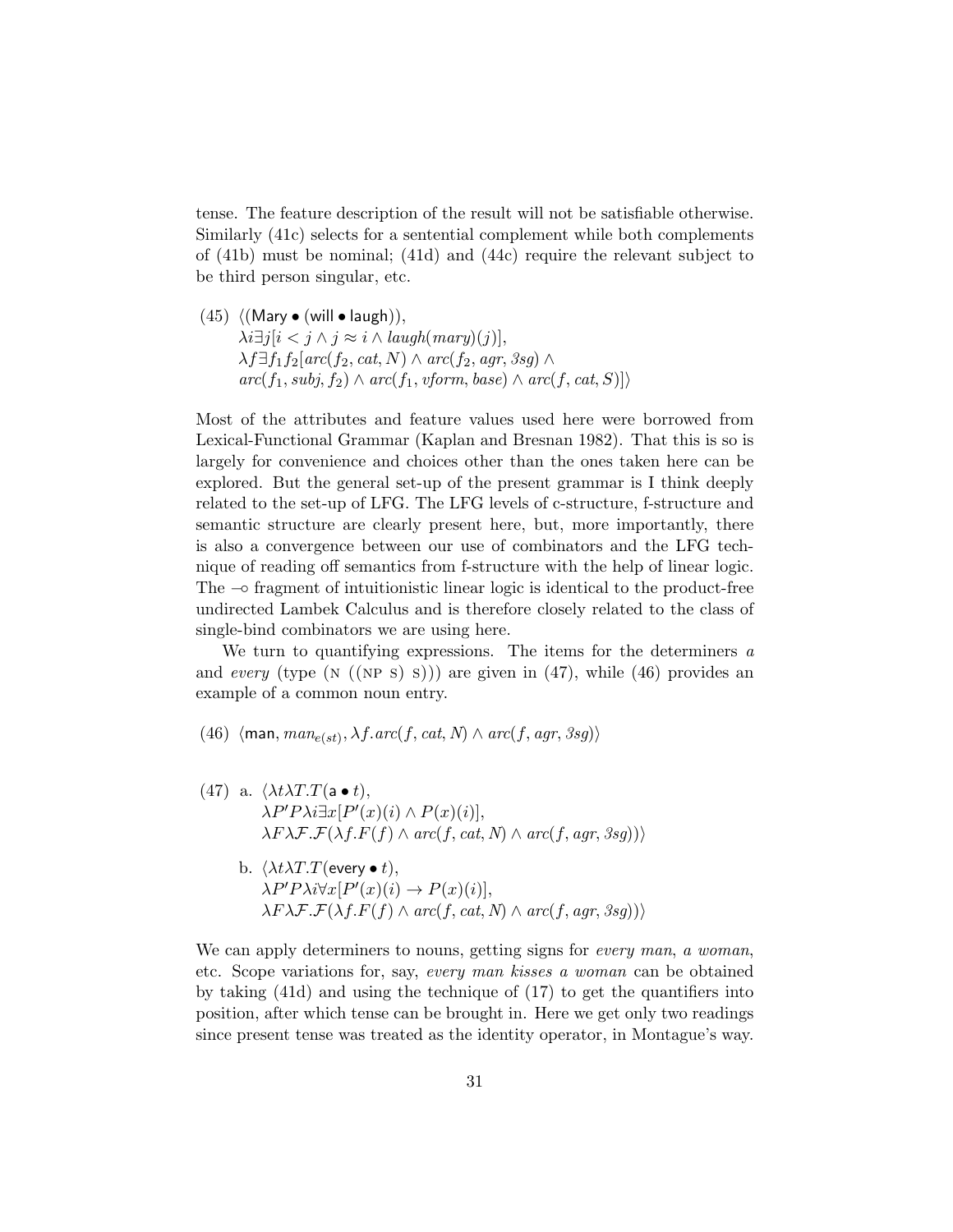But if the tense or auxiliary does make a non-trivial semantic contribution, more readings are obtained since we can quantify-in before or after the verb is combined with its tense. For example, we obtain the  $\neg\forall$  reading of Every man doesn't laugh by applying the sign for every man to (41a) and then applying (44b) to the result, as in (48a). The  $\forall$  - reading is obtained by first composing (44b) and (41a) and applying the sign for every man to the result, as in (48b).

(48) a. 
$$
(44b) ((47b)((46))((41a)))
$$
  
b.  $(47b) ((46)) (\lambda \zeta. [(44b) ((41a)(\zeta))])$ 

## 5 Conclusion

We have defined Lambda Grammars, a form of multi-dimensional undirected categorial grammar. Standard undirected grammars such as  $L^*P$  have the obvious difficulty that any permutation of a generated string will also be generated, but Lambda Grammars repair this. Directed grammars, on the other hand, have a difficulty with extraction from non-peripheral positions. Such extractions are not possible without complication of these theories but are possible in the grammars considered here (and in undirected systems in general).

This means that Lambda Grammars have an empirical edge both over directed systems and over the usual undirected ones. But what is more important perhaps is that they embody a hypothesis of radical symmetry between syntax and semantics. In the usual set-up of a grammar, semantic values are assigned to syntactic objects. This is perhaps most clearly the case when meanings are assigned to syntactic trees in a bottom-up compositional fashion, but it is also the case in Lambek categorial grammar where meanings are assigned to proofs via the Curry-Howard correspondence. This gives a logical priority of syntax over semantics that wholly disappears in the current set-up, where syntactic and semantic terms are treated in a completely symmetrical way.

### Acknowledgments

I would like to thank Mary Dalrymple, Jan van Eijck, Philippe de Groote, Ron Kaplan, Michael Moortgat, Dick Oehrle, and Willemijn Vermaat for valuable feedback.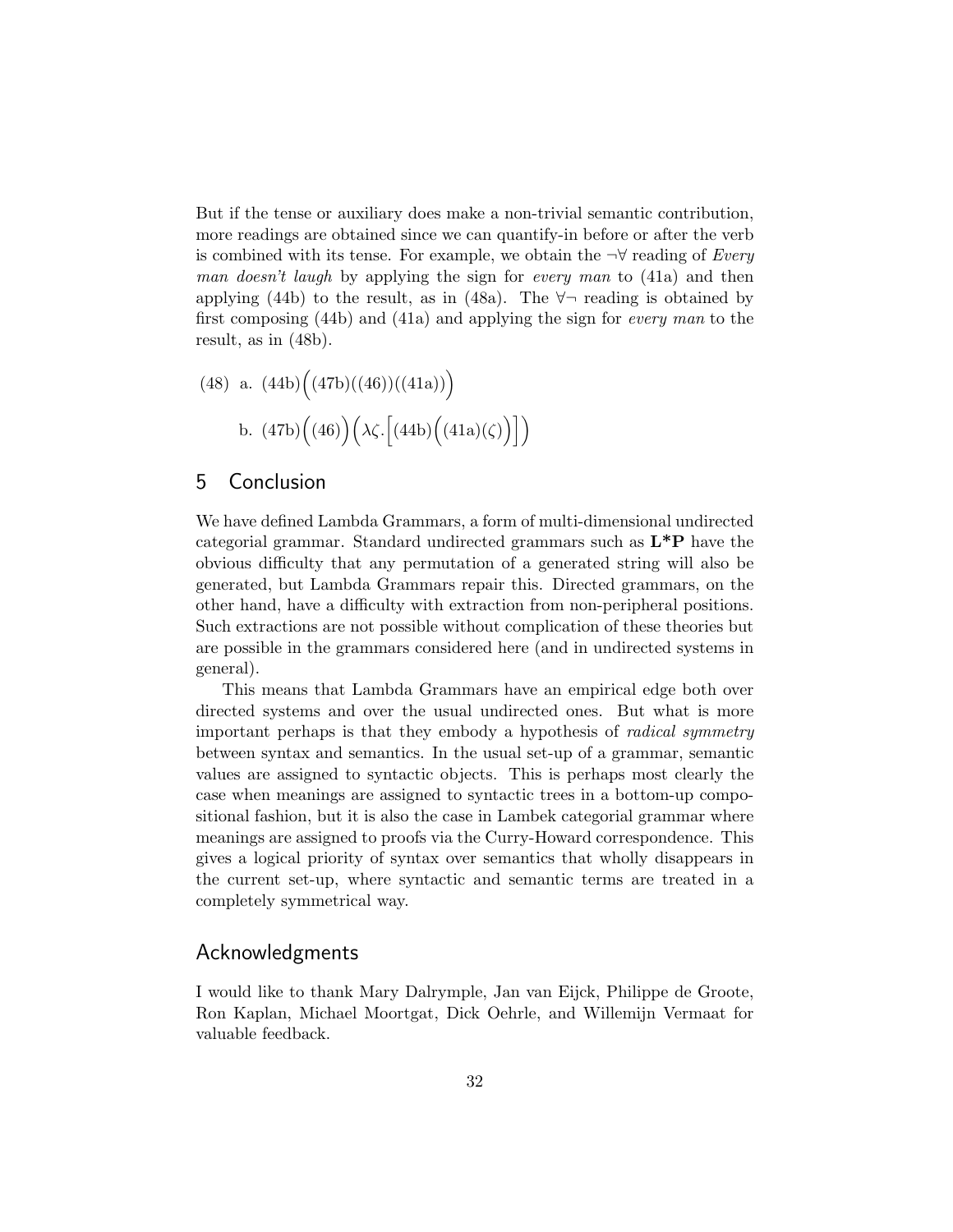### **References**

- Ades, A. and Steedman, M. (1982). On the Order of Words, Linguistics and Philosophy 4: 517–558.
- Ajdukiewicz, K. (1935). Die syntaktische Konnexität, Studia Philosophica 1: 1–27. English translation in Storrs McCall, ed., Polish Logic, 1920–1939, Oxford, 1967, 207–231.
- Bach, E. (1979). Control in Montague Grammar, Linguistic Inquiry.
- Bach, E. (1984). Some Generalizations of Categorial Grammars, in F. Landman and F. Veltman (eds), Varieties of Formal Semantics, Foris, pp. 1–23.
- Backofen, R., Rogers, J. and Vijay-Shankar, K. (1995). A First-Order Axiomatization of the Theory of Finite Trees, Journal of Logic, Language and Information 4: 5–39.
- Bar-Hillel, Y. (1953). A Quasi-arithmetical Notation for Syntactic Description, Language 29: 47–58.
- Benthem, J. v. (1986). Essays in Logical Semantics, Reidel, Dordrecht.
- Benthem, J. v. (1988). The Semantics of Variety in Categorial Grammar, in W. Buszkowski, W. Marciszewski and J. v. Benthem (eds), Categorial Grammar, John Benjamins, Amsterdam, pp. 37–55.
- Benthem, J. v. (1991). Language in Action, North-Holland, Amsterdam.
- Cornell, T. (1994). On Determining the Consistency of Partial Descriptions of Trees, Proceedings of ACL-94.
- Curry, H. and Feys, R. (1958). Combinatory Logic, Vol. I, North-Holland, Amsterdam.
- Curry, H. B. (1961). Some Logical Aspects of Grammatical Structure, in R. O. Jakobson (ed.), Structure of Language and its Mathematical Aspects, Vol. 12 of Symposia on Applied Mathematics, American Mathematical Society, Providence, pp. 56–68.
- de Groote, P. (2001). Towards Abstract Categorial Grammars, Association for Computational Linguistics, 39th Annual Meeting and 10th Conference of the European Chapter, Proceedings of the Conference, ACL, Toulouse, France, pp. 148–155.
- de Groote, P. (2002). Tree-Adjoining Grammars as Abstract Categorial Grammars, TAG+6, Proceedings of the Sixth International Workshop on Tree Adjoining Grammars and Related Frameworks, pp. 145–150.
- Gabbay, D. (1996). Labelled Deductive Systems, Clarendon Press, Oxford.
- Gallin, D. (1975). Intensional and Higher-Order Modal Logic, North-Holland, Amsterdam.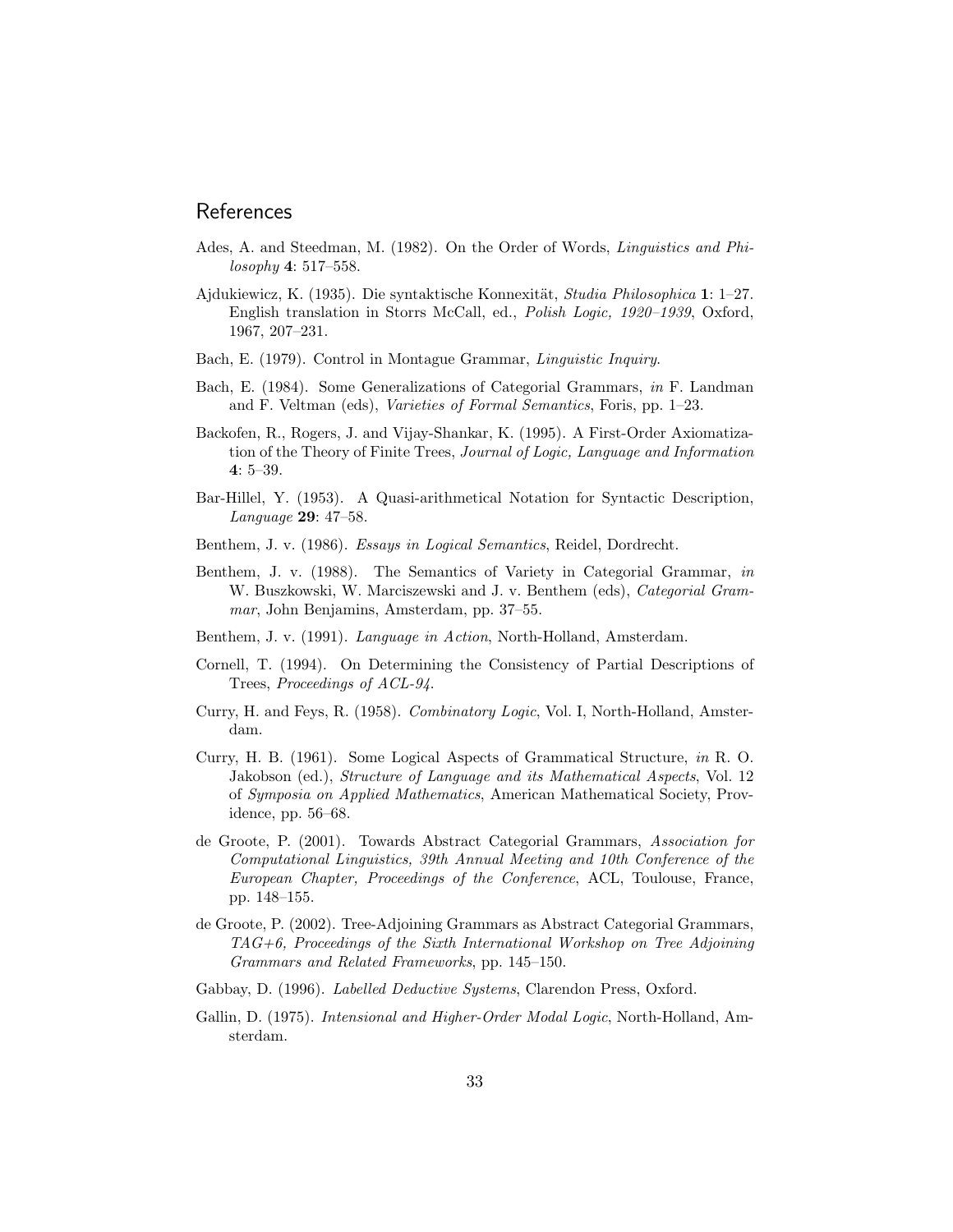Girard, J.-Y. (1987). Linear Logic, *Theoretical Computer Science* 50: 1–102.

- Hendriks, H. (1988). Type Change in Semantics: the Scope of Quantification and Coordination, in E. Klein and J. van Benthem (eds), Categories, Polymorphism, and Unification, Centre for Cognitive Science, Edinburgh.
- Hendriks, H. (1993). Studied Flexibility: Categories and Types in Syntax and Semantics, PhD thesis, University of Amsterdam.
- Jacobson, P. (1999). Towards a Variable-free Semantics, *Linguistics and Philoso*phy.
- Johnson, M. (1991). Logic and Feature Structures, Proceedings of the Twelfth International Joint Conference on Artificial Intelligence, Sydney, Australia.
- Kamp, H. and Reyle, U. (1993). From Discourse to Logic, Kluwer, Dordrecht.
- Kaplan, R. and Bresnan, J. (1982). Lexical-Functional Grammar: a Formal System for Grammatical Representation, in J. Bresnan (ed.), The Mental Representation of Grammatical Relations, The MIT Press, Cambridge, MA, pp. 173–281.
- Lambek, J. (1958). The Mathematics of Sentence Structure, American Mathematical Monthly 65: 154–170.
- Montague, R. (1973). The Proper Treatment of Quantification in Ordinary English, Formal Philosophy, Yale University Press, New Haven, pp. 247–270.
- Moortgat, M. (1988). Categorial Investigations: Logical and Linguistic Aspects of the Lambek Calculus, PhD thesis, University of Amsterdam.
- Moortgat, M. (1991a). Generalized Quantification and Discontinuous Type Constructors, in W. Sijtsma and A. v. Horck (eds), Discontinuous Constituency, De Gruyter. To appear.
- Moortgat, M. (1991b). Labelled Deductive Systems for Categorial Theorem Proving, in P. Dekker and M. Stokhof (eds), Proceedings of the Eighth Amsterdam Colloquium, Amsterdam, pp. 403–423.
- Moortgat, M. (1995). In Situ Binding: a Modal Analysis, in P. Dekker and M. Stokhof (eds), Proceedings of the Tenth Amsterdam Colloquium, Amsterdam, pp. 539–549.
- Moortgat, M. (1997). Categorial Type Logics, in J. v. Benthem and A. t. Meulen (eds), Handbook of Logic and Language, Elsevier, pp. 93–177.
- Morrill, G. (1994). Type Logical Grammar: Categorial Logic of Signs, Kluwer, Dordrecht.
- Muskens, R. (1994). Categorial Grammar and Discourse Representation Theory, Proceedings of COLING 94, Kyoto, pp. 508–514.
- Muskens, R. (1995). Meaning and Partiality, CSLI, Stanford.